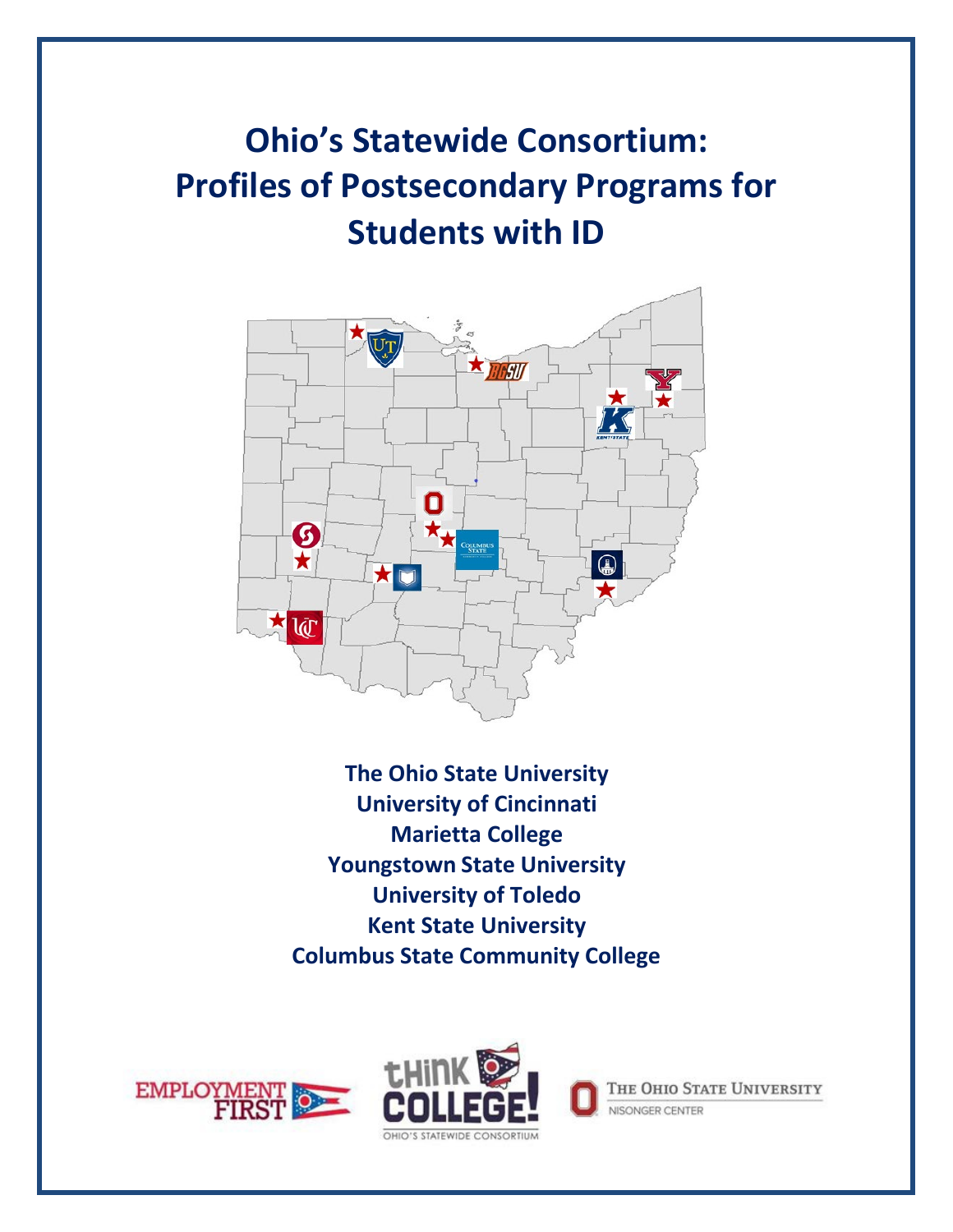# **TABLE OF CONTENTS**

| <b>Profiles</b> |
|-----------------|
|                 |
|                 |
|                 |
|                 |
|                 |
|                 |
|                 |
|                 |

**Visit Ohio Statewide Consortium: <https://ohioconsortium.wixsite.com/osconline>**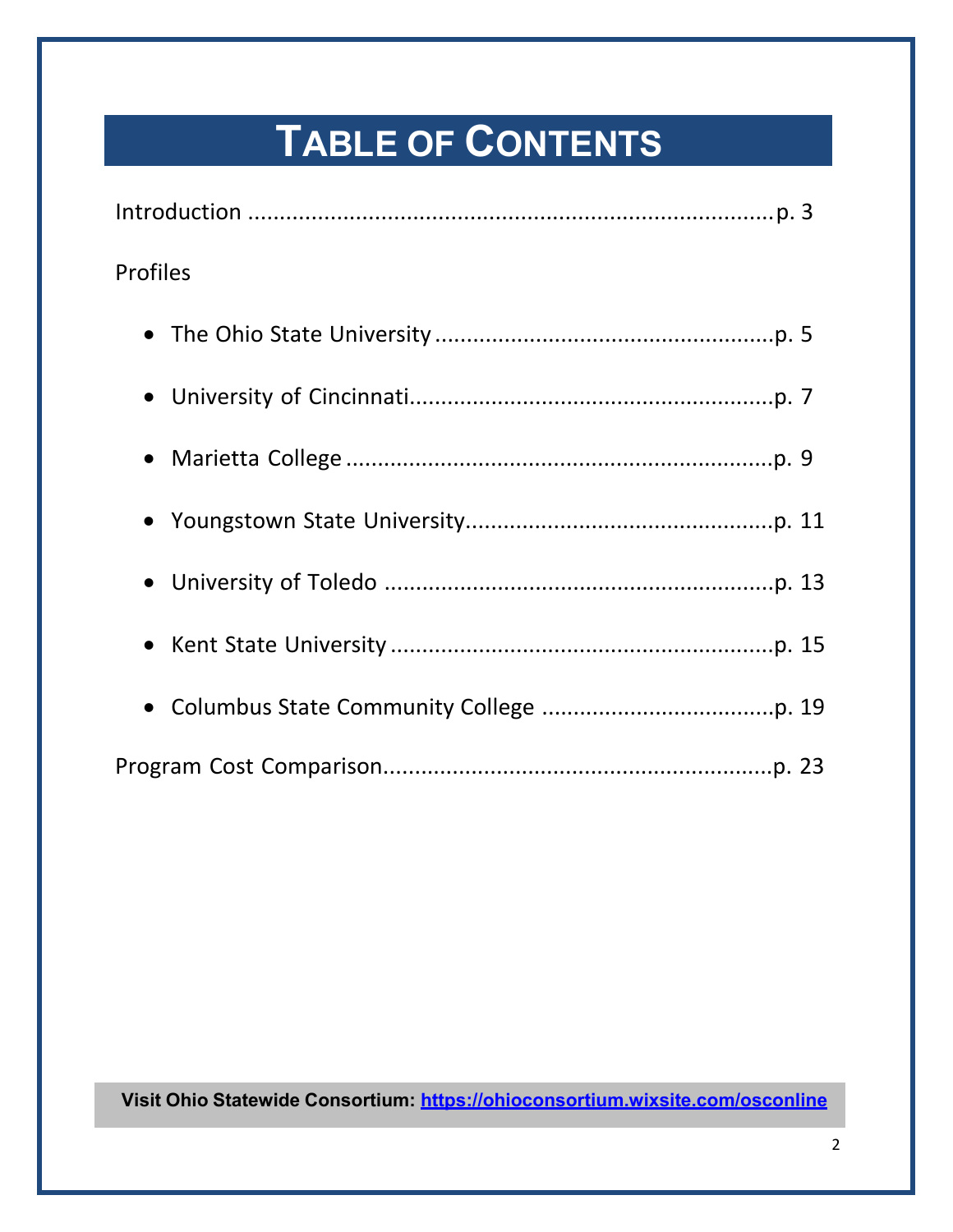## **INTRODUCTION**

Ohio's Postsecondary programs deliver inclusive college experiences for students with intellectual and developmental disabilities (IDD) that include internships, college classes, housing and social experiences that result in improved access to gainful employment. Key elements that support the development of these postsecondary programs are:

- Higher Education Opportunity Act (PL 110-315) authorizes funding to develop college programs for students with intellectual disabilities
- Think College National Coordinating Center for the 27 federally funded postsecondary education programs for students with intellectual disabilities (see [www.thinkcollege.net](http://www.thinkcollege.net/) for more information)
- Workforce Innovation and Opportunity Act of 2014

## Higher Education Opportunity Act (PL 110-315) Authorizes Model Demonstration Grants

Provisions regarding the transition of students with ID into institutions of higher education are addressed within Title VII: Graduate and Postsecondary Improvement Programs, Part D - Programs to Provide Students with Disabilities with a Quality Higher Education.

Specifically, Subpart 2, Section 766 describes Congress' intent to support model demonstration projects that promote successful transition of students with ID into higher education through the development of Model Comprehensive Transition and Postsecondary Programs (CTP). As defined in Section 760(1) of the Higher Education Opportunity Act, the term "comprehensive transition and postsecondary program" means a degree, certificate, or non-degree program that meets each of the following criteria:

- A. Is offered by an institution of higher education.
- B. Is designed to support students with intellectual disabilities who are seeking to continue academic, career, technical and independent living instruction at an institution of higher education in order to prepare for gainful employment.
- C. Includes an advising and curriculum structure.
- D. Requires students with intellectual disabilities to participate on a no less than half-time basis as determined by the institution, with such participation focusing on academic components, and occurring through one or more of the following activities:
	- a. Regular enrollment in credit-bearing courses with nondisabled students offered by the institution.
	- b. Auditing or participating in courses with nondisabled students offered by the institution for which the student does not receive regular academic credit.
	- c. Enrollment in noncredit-bearing, non-degree courses with nondisabled students.
	- d. Participation in internships or work-based training in settings with nondisabled individuals.
- E. Requires students with intellectual disabilities to be socially and academically integrated with nondisabled students to the maximum extent possible.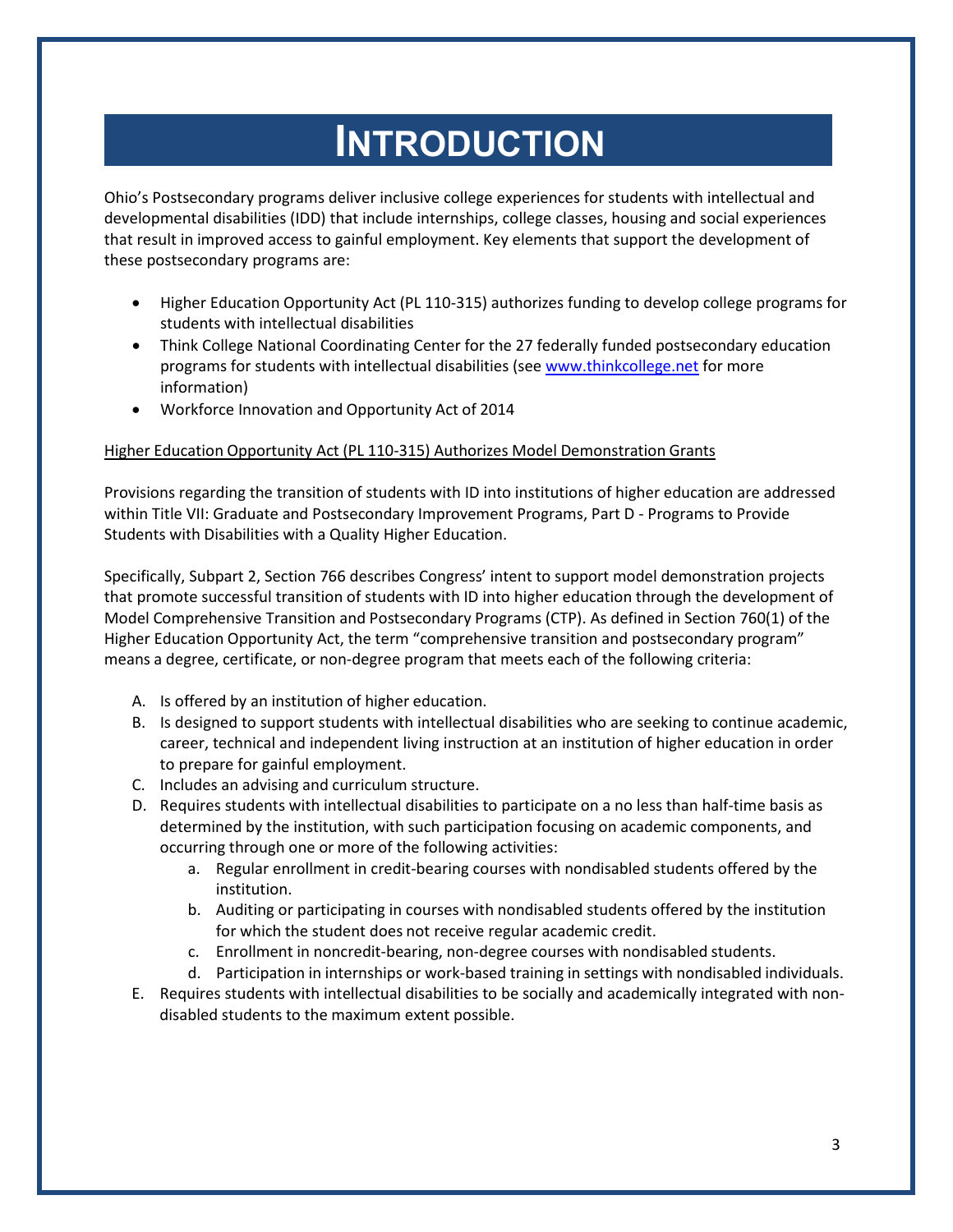## Think College National Coordinating Center

The National Coordinating Center has developed eight National Standards, 17 quality indicators, and 87 benchmarks for guiding the development and sustainability of inclusive higher education (see www.thinkcollege.net). Postsecondary programs are encouraged to use these standards to measure progress towards creating and maintaining high-quality, inclusive college experiences across the four transition areas for students with IDD: 1) Academic Access, 2) Career Development, 3) Campus Membership/Independent Living and 4) Self-Determination/Student Development.

## Workforce Innovation and Opportunity Act of 2014 (WIOA)

The WIOA legislation increases vocational rehabilitation's role in the delivery of transition services across the nation and all VR agencies are required to develop a unified workforce state plan for workforce development that includes the delivery of pre-employment transition services. Each VR agency, in collaboration with local school districts, must provide, or arrange for the provision of pre-employment transition services for all students with disabilities in need of these services eligible or potentially eligible for VR services. Required pre-employment transition services include:

- Job exploration counseling
- Work-based learning experiences
- Counseling on postsecondary education opportunities
- Workplace readiness training
- Instruction in self-advocacy

The national Employment First Initiative promotes the belief that all individuals with DD are presumed able to work in real jobs in the community. Ohio's Employment First Initiative is shifting expectations among school and agency providers, families, and most importantly, job seekers themselves. As state and local agencies collaborate to improve school to work transition planning, providers are delivering innovative transition and employment services as authorized by the Higher Education Act of 2008 and the Workforce Innovation and Opportunities Act of 2014.

Every working-age adult with IDD has the opportunity to explore both college and career options to prepare for careers that match their preferences, interests, needs and skills (PINS). Ohio's Postsecondary programs are eager to partner with school and agency providers to assure that students with IDD continue to gain academic and employment skills to increase their options to obtain community employment. The following profiles represent postsecondary programs that are working together to create quality postsecondary programs for students with IDD across Ohio. Additional postsecondary programs in Ohio or across the country may be found at [www.thinkcollege.net.](http://www.thinkcollege.net/)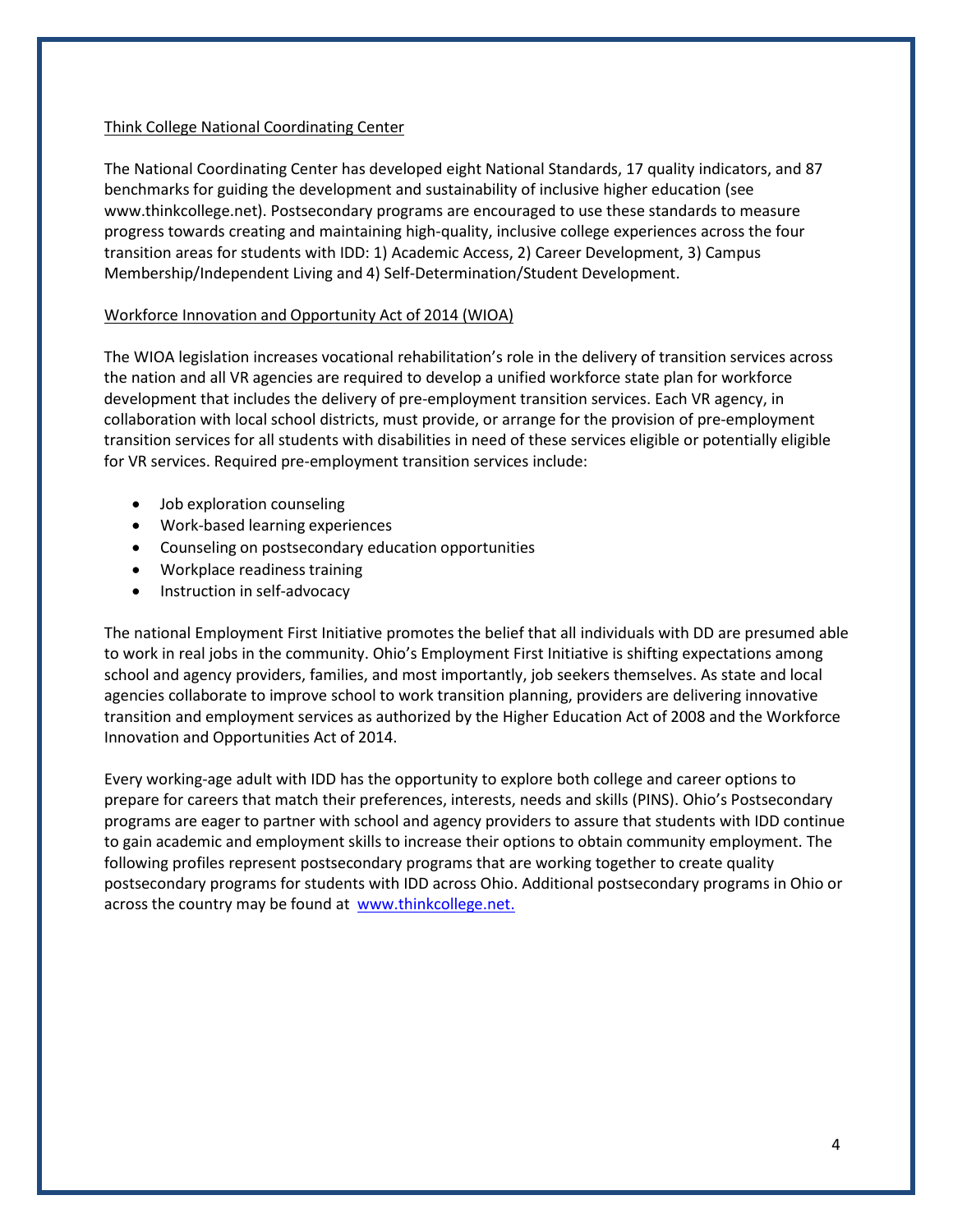## **PROFILES**

## **Profiles of Ohio's Postsecondary Programs for College Students with ID**



**Name of Program:** Ohio State University Transition Options in Postsecondary Settings (TOPS) **College/University:** The Ohio State University **Contact Person:** Jessie Green **Phone:** Jessie: (614) 685-3189, Email: [Jessie.Green@osumc.edu](mailto:Jessie.Green@osumc.edu) Website: [www.go.osu.edu/tops](http://www.go.osu.edu/tops)

Comprehensive Transitions and Postsecondary Program (CTP) Status: Approved

| <b>Annual Costs:</b> | Tuition and Fees: | \$3,576  |
|----------------------|-------------------|----------|
|                      | Program Fees:     | \$11,022 |
|                      | Room & Board:     | Pending  |

Entering freshman students must enroll in a summer Campus Experience and Transition Assessment (COTA) residential program. \$1,500

## **Program Description:**

The TOPS Program is a 2-year and 4-year Workforce Development Certificate program that focuses on 4 basic transition areas: Academics, Employment, Campus Membership, and Self-Determination.

- Workforce Development Certificate 4-Year Program: Students in the 4-year program must complete a minimum of 120 semester hours (an average of 30 semester hours annually) across the four transition areas (i.e., inclusive academic classes, internships and employment, independent living and campus membership, self-determination) to receive the certificate and electronic portfolio.
- Workforce Development Certificate 2-Year Program: Students enrolled in the two-year program are required to earn 60 semester hours of TOPS program credit and participate in four transition areas and develop an electronic portfolio.

## Questions

## **Describe the academic services?**

- Educational advising provided to assist students select a minimum of 24 semester hours of audited General Education Courses (GEC) for the Workforce Development Certificate 4-Year.
- Educational coaching supports provided pre-, in-, or post-class by students enrolled in Disability Studies Internship course. (e.g., assist with note taking, highlighting key words/concepts and clarifying difficult concepts).
- Assistance using universal and assistive technology (e.g., iPad app (Quizlet) to practice vocabulary, scheduling using Google Calendar, and storing and organizing assignments).
- Academic Center for one-on-one and group tutoring (e.g., writing papers and completing project activities).
- Extra time on tests or reader scribes (e.g., students received time and a half and/or reader scribes).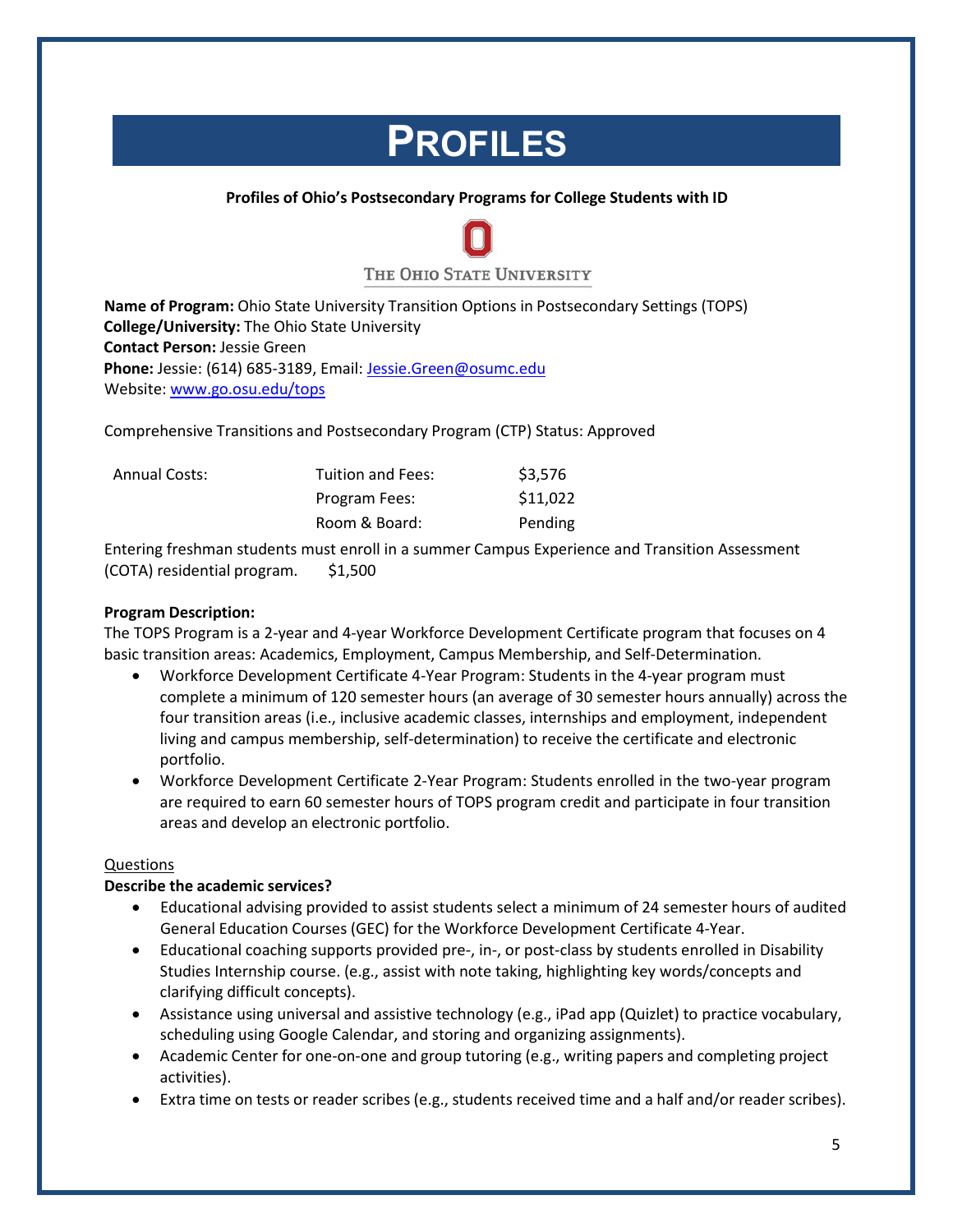- TOPS Learning Community offered to provide direct instruction with technology, personal adjustment and job readiness skills.
- Sample of inclusive classes required within the core course of study include:
	- o Personal Growth to Increase Career Competencies self and career exploration
	- o Online Learning Strategies and Skills Explores how to use the web successfully
	- o Individual Learning and Motivation Teaches strategies for success in college
	- o Technology Enhanced Learning Strategies Imparts specific and general strategies for using technological tools
	- $\circ$  Disability Studies History, meaning, and impact of disability
- Building a network of natural supports through the use of OSU students, serving as educational coaches, tutors, and social or community service volunteers. OSU students are enrolled in the Disability Studies specialization internship course (DSABL5191).

## **Describe employment experiences and outcomes?**

All TOPS students work in either an unpaid/paid internship for 10 – 20 hours per week every semester. Students complete informational interviews and job shadows each semester to select an internship of high interest prior to placement. During the second year in the program, we try to place students in paid internship positions.

Types of internships/Paid Employment:

- Customer service
- Environmental services
- Office clerical assistant and mail delivery
- Physical therapy aide
- Instrument sterilization at medical clinics
- Food service

## **How are employment services and supports provided?**

Students receive supports and opportunities necessary to seek and sustain competitive employment, including:

- Person-centered planning to identify career goals
- Access to job coaches and developers who receive ongoing training and supervision
- Participation in time-limited internships or work-based training in settings with people without disabilities
- Opportunity to participate in academically focused on career goals
- Participation in paid work experiences related to personal choice and career goals, such as paid internships, work study, service learning, or other paid work on or off campus
- Connection with rehabilitation and DD adult service providers to sustain employment

## **Describe the independent living and residential services?**

TOPS students engage in learning communities designed to teach the skills required to live independently and socialize successfully in the campus and surrounding communities. Off-campus apartments are available for students who need housing.

## **Describe the counseling and supports that are available for your students with ID?**

Doctoral students accepted into the OSU Psychology or Social Work program with a specialization in IDD provide counseling services to students on a limited basis. TOPS program staff assist families connect students to counseling services provided through student services.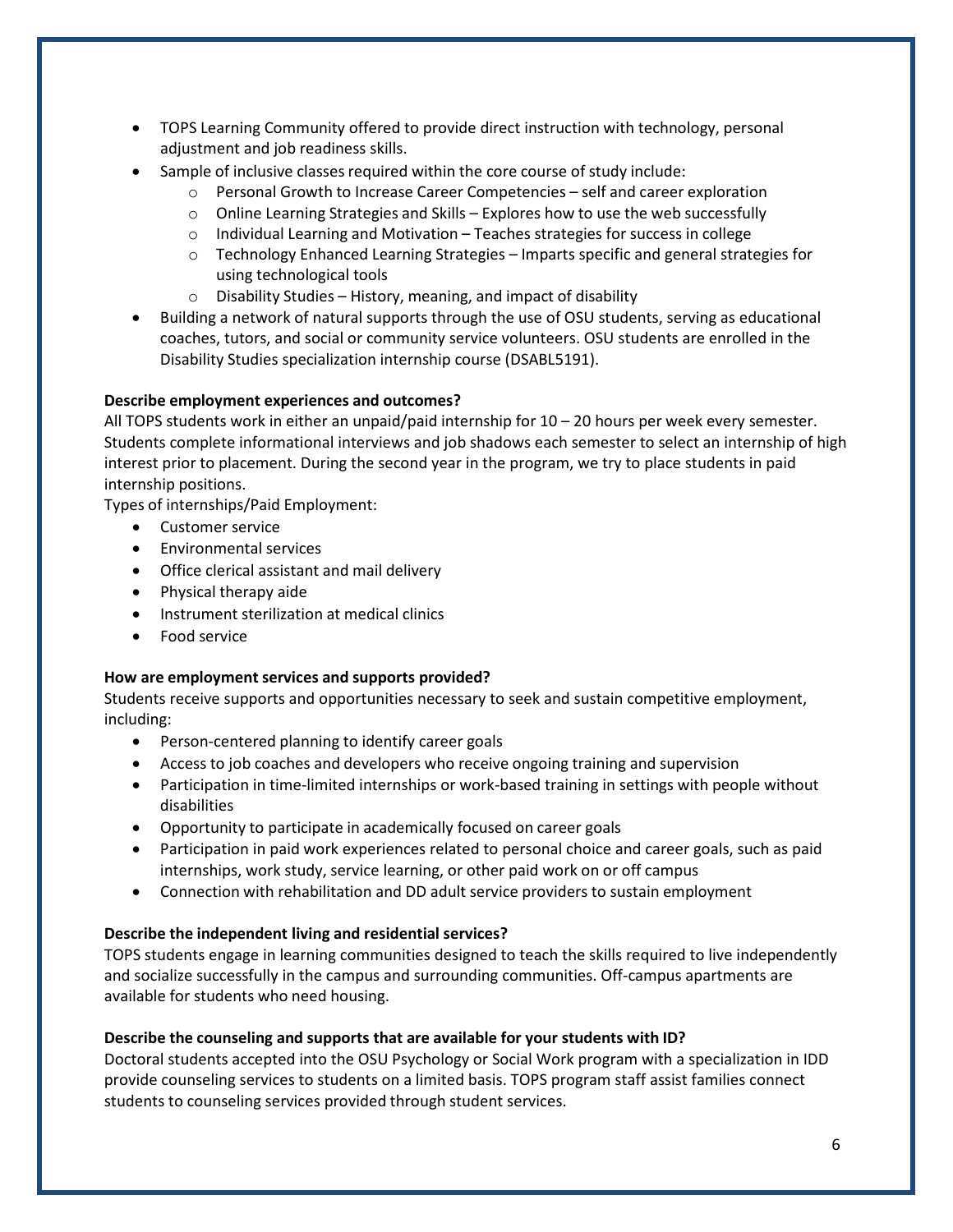

**Name of Program:** Transition and Access Program **College/University:** University of Cincinnati **Contact Person:** Diane Clouse, EdD **Phone:** (513) 556-6611, Email: [Diane.Clouse@uc.edu](mailto:Diane.Clouse@uc.edu) **Website:** <http://cech.uc.edu/education/ats/tap.html>

Comprehensive Transitions and Postsecondary Program (CTP) Status: Approved

| <b>Annual Costs:</b> | Tuition and Fees: | \$18,594 |
|----------------------|-------------------|----------|
|                      | Room and Board:   | \$12,000 |

## **Program Description:**

Transition and Access Program (TAP) is a four year certificate program for individuals with mild to moderate intellectual or developmental disabilities at the University of Cincinnati (UC). UC is a large (enrollment approximately 40,000) Midwestern university in an urban setting. We provide an inclusive college experience where students live in the dorm on campus, engage in an active social life, attend UC and program specific courses, and participate in vocational internships. Our program outcomes include: vocational, self-determination and social competence, and independence and community living. The program is designed to serve up to 40 individuals annually.

#### Questions:

#### **Describe the academic services?**

Types of inclusive classes that students enroll:

• Educational Technology, Psychology, Health, History, Basic Drawing, Basic Painting. Interpersonal Relationships, College Math, Stress Management, Media Class, Physical Conditioning, Basketball, Tennis, Introduction to Exceptional Disabilities, Website Management, Acting 1

Supports provided to students in inclusive classes:

- Each TAP student is enrolled in two traditional courses each semester. Pre/Post student workers collaborate with course instructors weekly to determine any needed assignment modifications and accommodations. This collaboration can occur through face to face meetings, telephone conversations or emails.
- The TAP student meets with the Pre/Post teacher for 1 hour prior to each university class time to prepare for that day's instruction. This work could include assignment completion and reviewing written materials for class as well as prompting for note taking and class participation.
- Pre/Post teachers will also spend 1 hour after each class reviewing class notes and assignment completion requirements with the TAP.

#### **Describe employment experiences and outcomes?**

Types of internships:

• Teacher assistants, IT project manager, Office assistants, sports manager, Grounds keeper, Radio station support person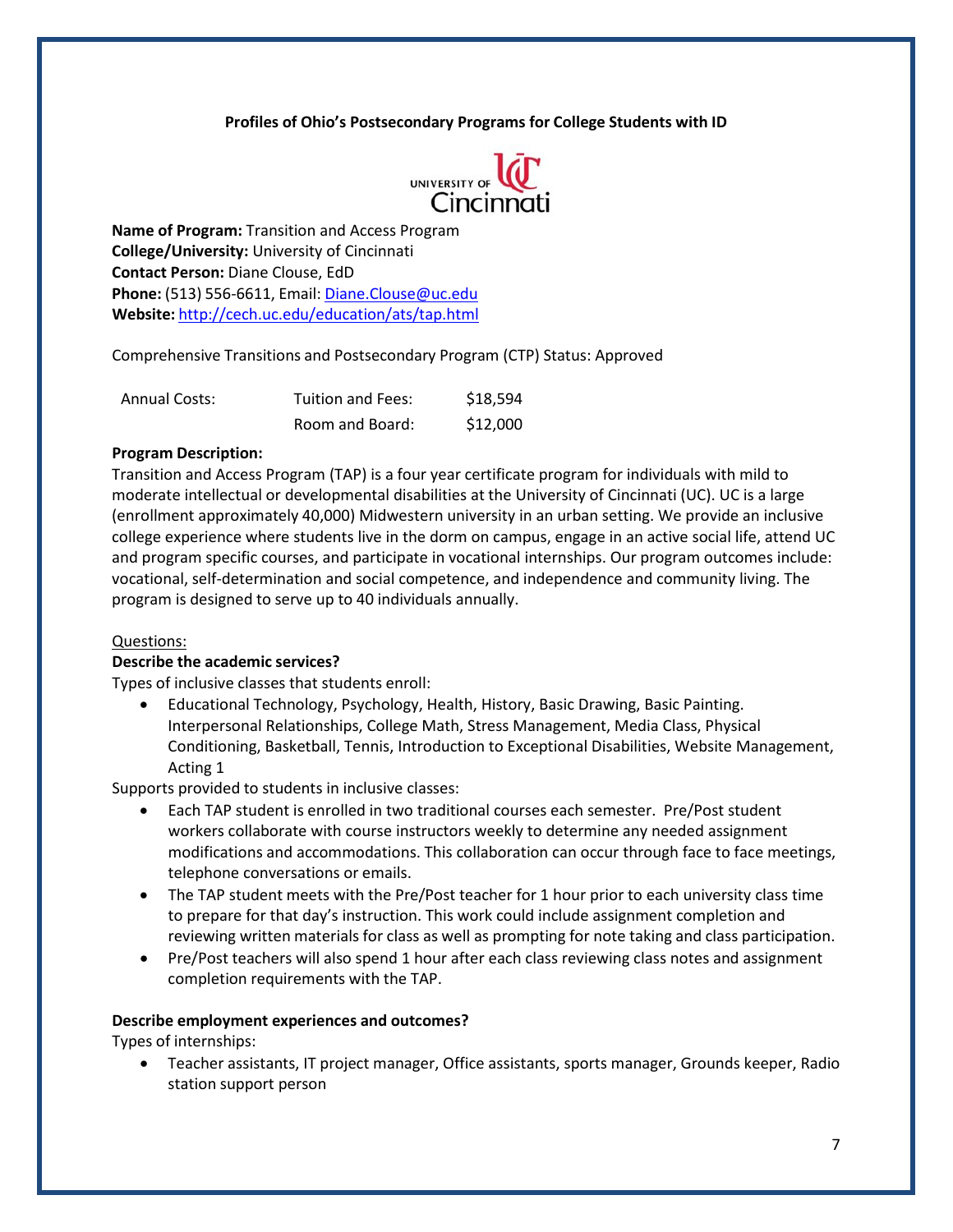#### **How are employment services and supports provided?**

Employment supports provided:

• Each student starts with a full time job coach and the coach fades as the student is ready for independence.

#### **Describe the independent living and residential services?**

We have an educational theme dorm house. The dorm house is shared by traditional college students as well as TAP students. The students are supported by four residential assistants.

#### **Describe the counseling and supports that are available for your students with ID?**

All students attend two social skills classes a week. Students have supports provided by social work interns. All students have two to three academic and social mentors. The TAP staff is a diverse team including a director, an assistant director, a transition coordinator, graduate students, undergraduates, and resident assistants.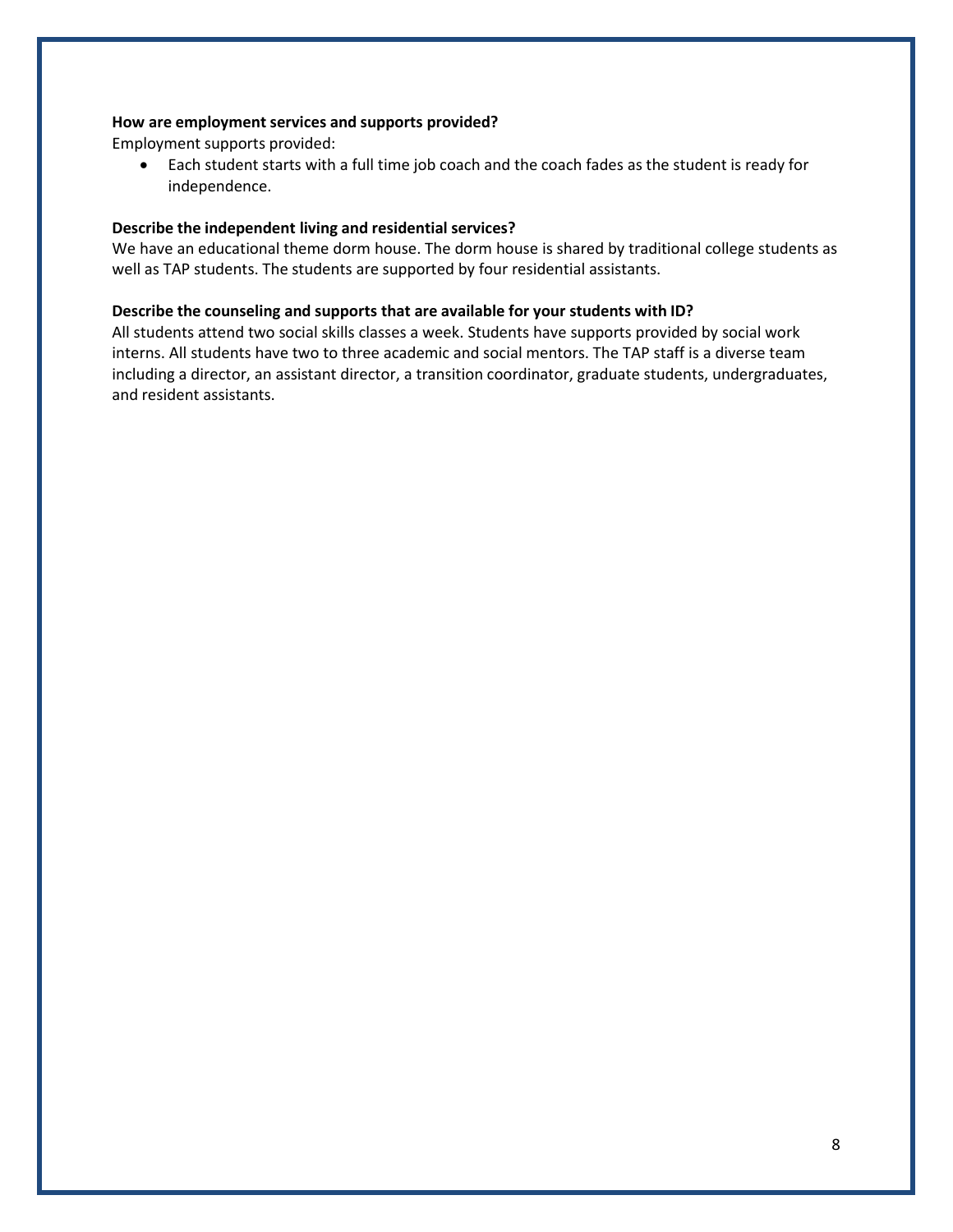

**Name of Program:** Pioneer Pipeline Program **College/University:** Marietta College **Contact Person:** Chris Klein **Phone:** Dr. Bauer (740) 376-4768, Email: [Bauerm@marietta.edu](mailto:Bauerm@marietta.edu) **Website:** <https://mcpioneerpipeline.weebly.com/>

Comprehensive Transitions and Postsecondary Program (CTP) Status: Applying

| <b>Annual Costs:</b> | Tuition and Fees: | $$100-$1,500*$              |  |
|----------------------|-------------------|-----------------------------|--|
|                      |                   | Adult program fees: \$2,000 |  |
|                      | Room and Board:   | Not Offered                 |  |

*\*Secondary Students Tuition rate. Hybrid Program (some students are in high school 18-21 year olds who attend the college program 5 days per week) The Postsecondary Program is for students after they have received a high school diploma.*

## **Program Description:**

During 2016-17, high school students from Warren Local School District, Noble Local School District and Washington County DD are eligible to participate in the Pioneer Pipeline Program. The Marietta College Pioneer Pipeline is a transition and support program for individuals with intellectual disabilities in Southeastern Ohio.

The program includes a:

- 1. pre-transition track for individuals between the ages of 14-17 years
- 2. a transition track for high school seniors ages 18-22 years
- 3. Employment Readiness Certificate, a post-secondary track

Within each track, students in the Pioneer Pipeline program receive support services revolving around transition to independent living and the goal of permanent community employment. Students are paired with peer mentors, who are college students from a number of majors, including in the departments of Education and Psychology at Marietta College, who are completing the mentorship as an applied experience within their respective program.

#### Questions:

#### **Describe the academic services?**

Students receive their traditional academic program from their high school instructor, supplemented by academic programming from courses at the college. In addition, they are paired with peer mentors during their time at the college, who go to class with them, go to their work internships/job shadowing with them, and facilitate social & independent skills training with them. Our goal is to help students build a resume to work toward a permanent job placement, and help students find not only what they are good at, but also what they enjoy doing. Consequently, we try to give our students a number of placements throughout the program to help them explore jobs. The Postsecondary students are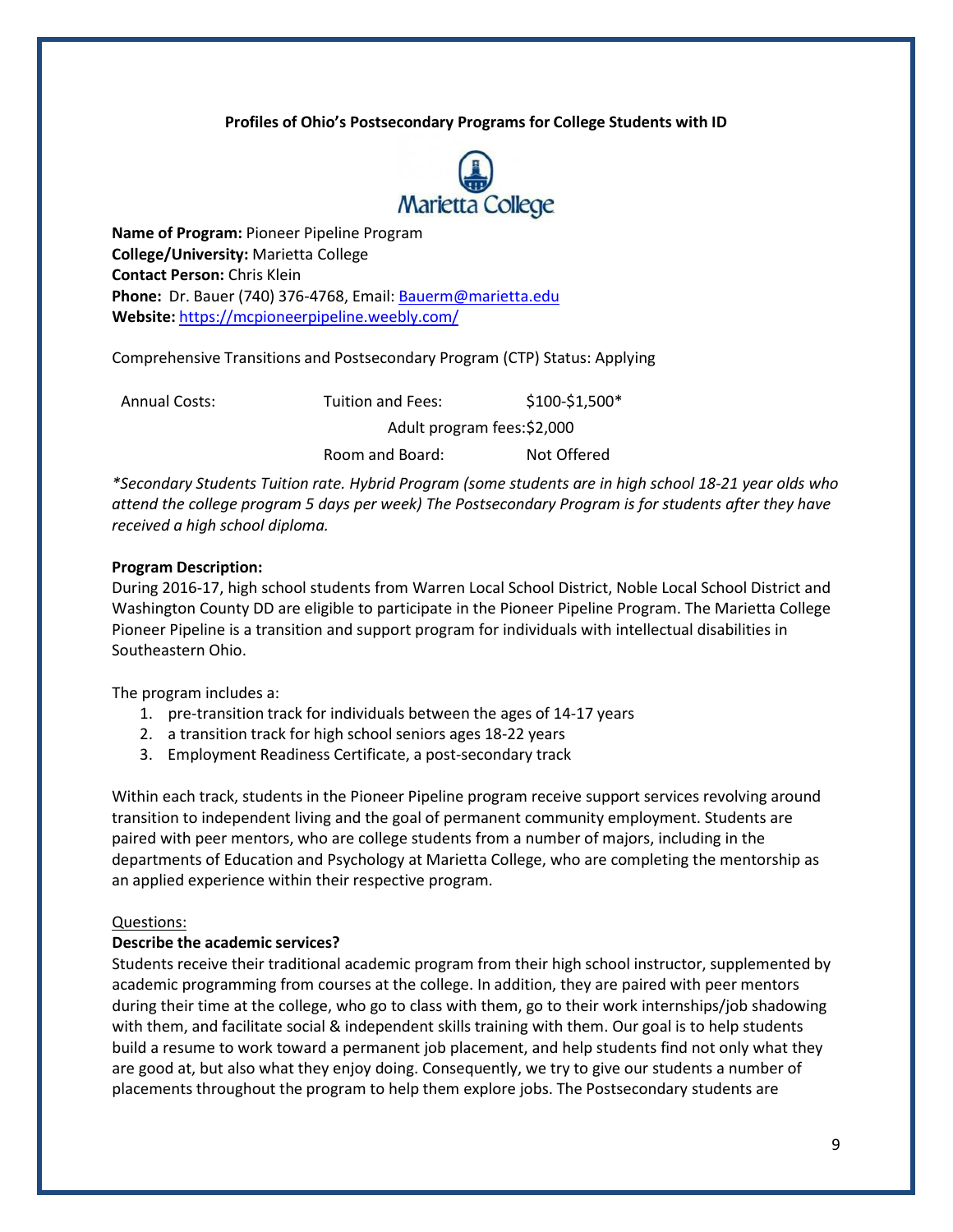enrolled in classes and participate in job development and social activities. Mentors act as job coaches, attend classes with the students, and facilitate social and recreational activities.

#### **Describe employment experiences and outcomes?**

Students are placed in non-paid work internships throughout campus, including academic support, library services, student organization offices, physical plant operations, and recreation center work. In addition, we have students who work at local businesses (restaurant, retail store, etc.).

#### **Describe the independent living and residential services?**

The Secondary students currently reside at home and are transported by school transportation to the college program. Beyond that, we include a number of training opportunities within our program, such as meal planning and preparation, budget planning, social interaction skill building, etc., that help move students toward an independent living situation in the future. The Postsecondary students provide their own transportation and may or may not still live at home.

#### **Describe the counseling and supports that are available for your students with ID?**

Students are provided counseling by the local school systems, and are free to also use the student services provided to any college student at our institution. Our students have peer mentors as supports, in addition to aides that work with them across campus, and occupational therapists that work with them in the campus setting.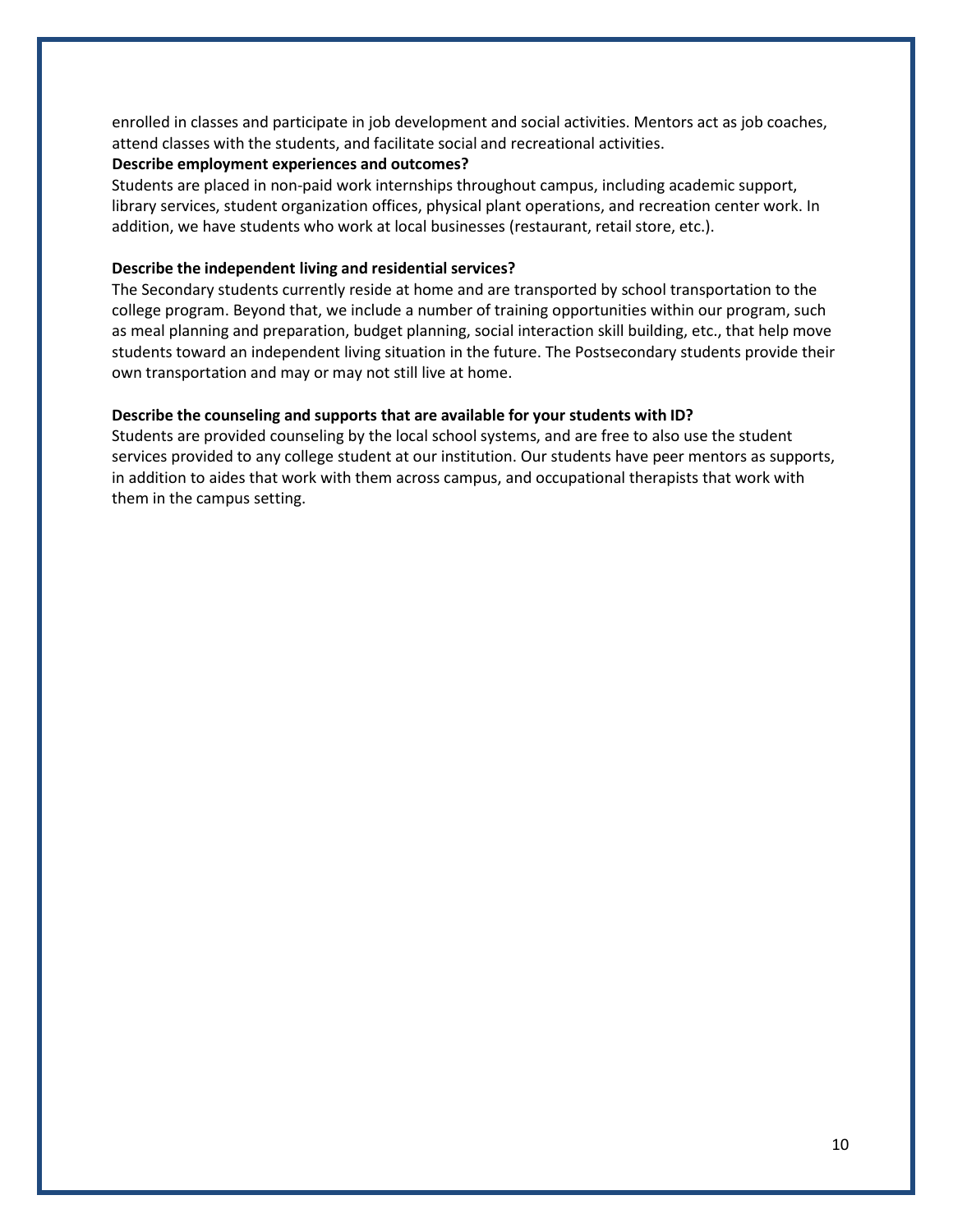

**Name of Program:** Youngstown State University: Transition Options in Postsecondary Settings **College/University:** Youngstown State University **Contact Person:** Erika Campolito **Phone:** (330) 941-2437, Email: [emcampolito@ysu.edu](mailto:emcampolito@ysu.edu) **Website:** <https://thinkcollege.net/programs/transition-options-in-postsecondary-settings-tops-0>

Comprehensive Transitions and Postsecondary Program (CTP) Status: Applying

| <b>Annual Costs:</b> | Tuition and Fees: | \$8,252     |  |
|----------------------|-------------------|-------------|--|
|                      | Room and Board:   | Not Offered |  |

For non-degree seeking TOPS students, the costs per semester follows: tuition for YSU course \$1,125.91 per enrollment in a 3-hour course and TOPS Program Fee: \$3,000.

## **Program Description:**

The TOPS Program fee covers access to:

- a) student-focused planning to guide course selection, programming, and support development;
- b) support services for inclusive learning experiences through participation in cultural, educational, recreational, and social activities (i.e., educational coaches);
- c) support services to engage TOPS students in career development experiences, including internships, career-focused training, and competitive employment at YSU and within community businesses; and
- d) access to TOPS courses (e.g., developing self-determination skills; technology for learning, living, and careers; financial literacy; community living skills; and communicating and advocacy in the workplace and community). The students also work in the area of social skills, attending events on and off of campus with the peer coaches.

## Questions:

## **Describe the academic services?**

- TOPS students attend specialized classes in the areas of communication, Practical living, First Aid/CPR, employment readiness and self-care. They attend inclusive classes in the area of health and fitness offered through the universities REC center. Students complete internships each semester to help expand vocational skills.
- Students may receive in-class and out of class supports. In-class supports are provided by TOPS education coaches who are YSU students enrolled in undergraduate programs through-out the university. Out-of-class supports include instruction in study strategies, note taking, writing, and tutoring in class content.
- Students may also receive academic support through programs operating within YSU's Center for Student Progress (CSP), supported by TOPS education coaches as needed. The CSP serves as the hub of student support services, representing 8 programs targeting diverse populations and intensity of needs. The programs include: First-Year Student Services, Adult Learner Services, Multicultural Student Services, Student Tutorial Services, Individual Intervention Services, Supplemental Instruction Services, Orientation Services, and Disability Services. The Reading and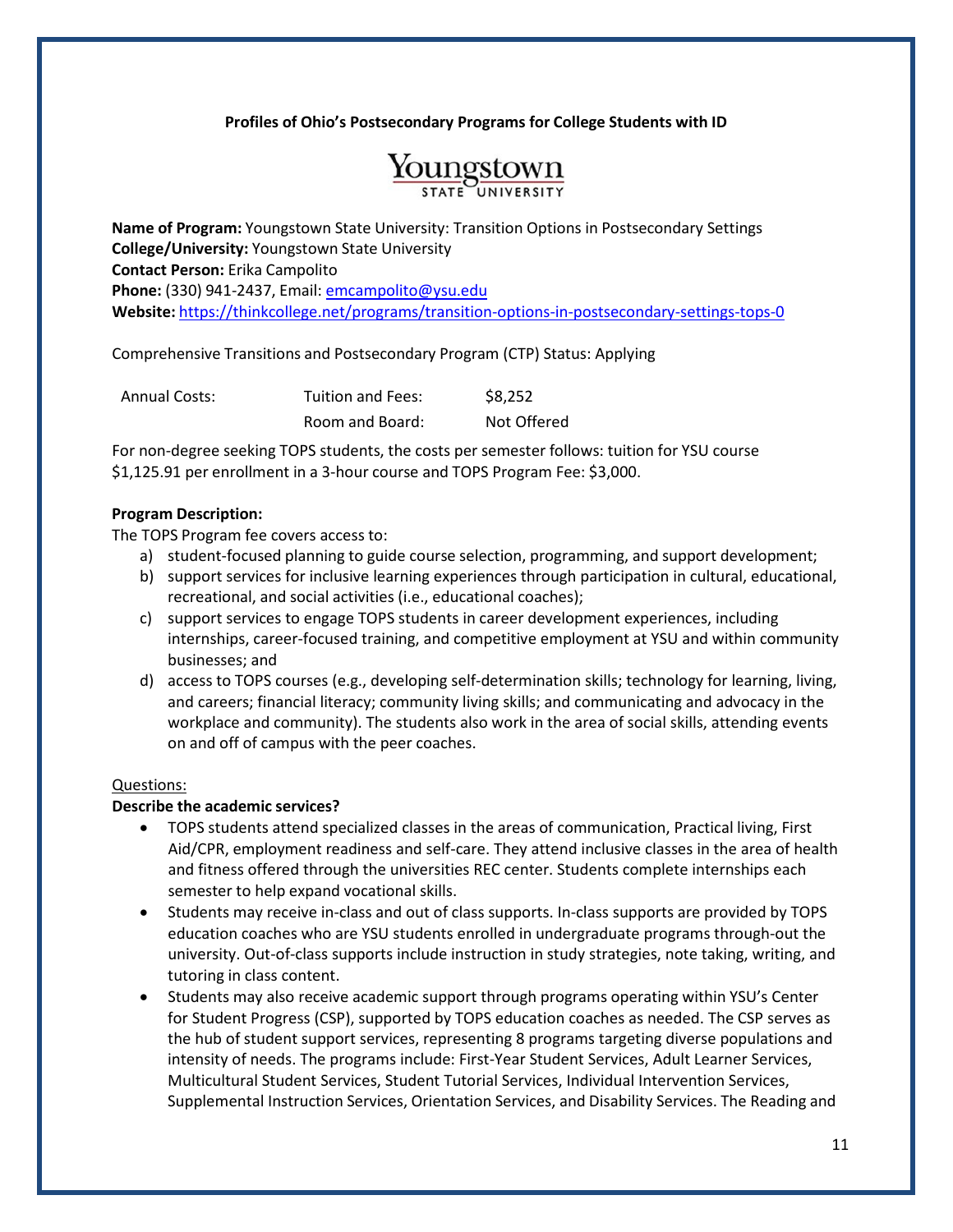Study Skills Center also provides supports for students, including credit-earning courses targeting various thinking, listening, test/note-taking, and reading strategies.

#### **Describe employment experiences and outcomes?**

Types of internships:

• Students may access internships on the YSU campus, including positions within the YSU Recycling Program, McDonough Museum, Child Care Center, and Pete's Treats Information Desk. The majority of internships are non-paid.

#### **How are employment services and supports provided?**

Employment supports are provided by TOPS Graduate Assistants and YSU students. Instructors and YSU students participate in ongoing training and professional development.

#### **Describe the independent living and residential services?**

There are no residential services. TOPS students participate in a TOPS-specific course that provides instruction related to independent living and community participation and access.

#### **Describe the counseling and supports that are available for students with ID?**

Students can access typical university services as well as specialized services through YSU- TOPS. When students access university services through the Center for Student Progress, they are supported by peer mentors. Students have also contracted with autism providers in Mahoning County to provide counseling and support services.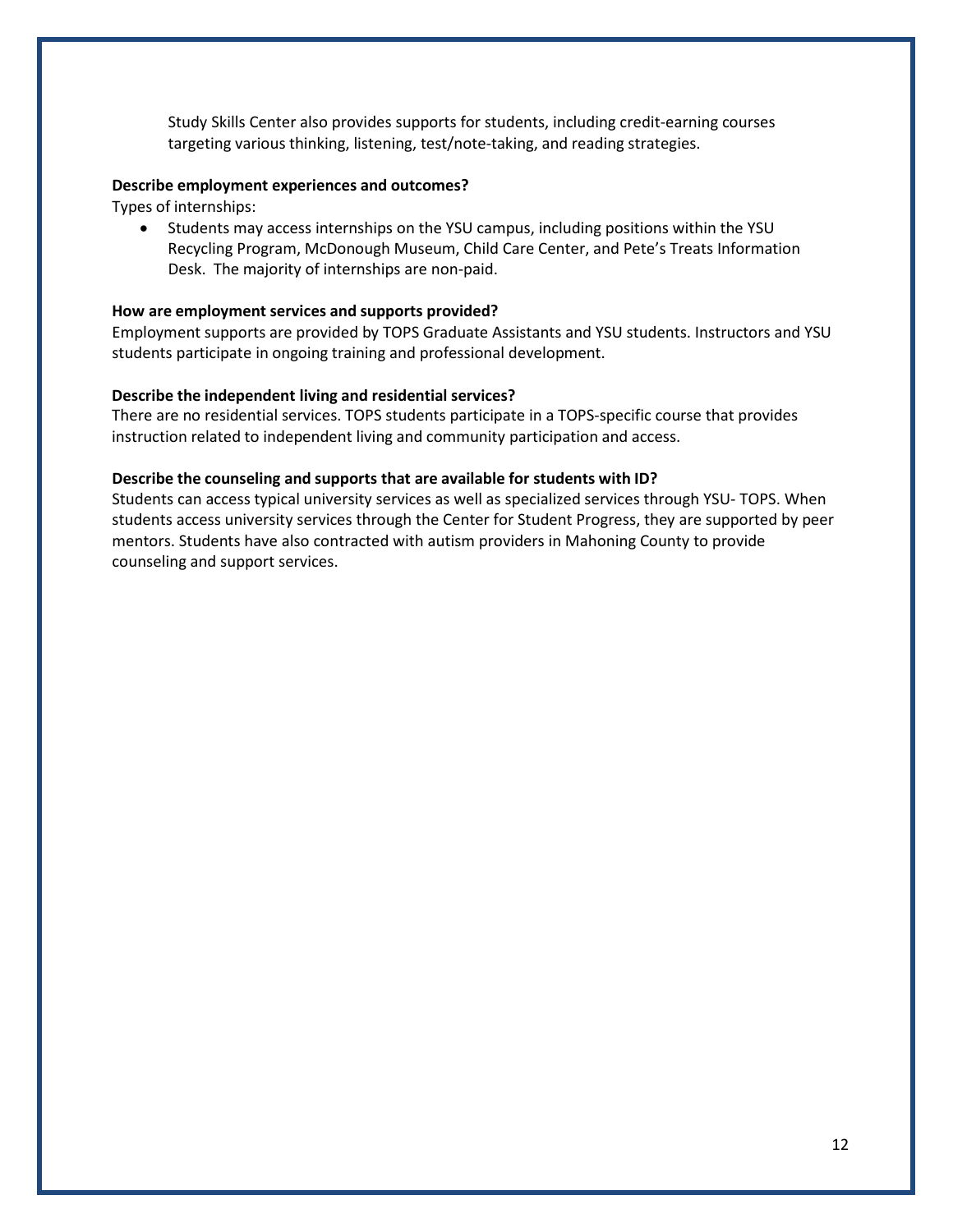

**Name of Program:** Toledo Transition (T2) **College/University:** University of Toledo **Contact Person:** Patricia Devlin Phone: [\(419\)-530-2839,](mailto:Patricia.Devlin@utoledo.edu) Email: [Patricia.Devlin@utoledo.edu](mailto:Patricia.Devlin@utoledo.edu) **Website:** [http://www.utoledo.edu/education/depts/ecpse/programs/toledo\\_transition/](http://www.utoledo.edu/education/depts/ecpse/programs/toledo_transition/)

Comprehensive Transitions and Postsecondary Program (CTP) Status: Approved

| <b>Annual Costs:</b> | Tuition and Fees: | \$8,084 |
|----------------------|-------------------|---------|
|                      | Room and Board:   | Pending |

## **Program Description:**

Toledo Transition (T2) is a 2-year or 4-year non-degree certificate program for young adults seeking an inclusive college experience that prepares them for gainful employment. Both the 2 and 4-year track consist of curriculum and experiences in the following transition areas: Academics, Employment, Independent Living and Self-Determination.

- 2-Year Certificate of Completion Track (60 semester hours): The 2-year track is for students who desire to obtain basic transition skills in preparation for community employment or enrollment in a degree program.
- 4-Year Certificate of Completion (120 semester hours): The 4-year track is for students who desire additional knowledge and skills necessary to obtain community employment.

## Questions:

## **Describe the academic services?**

The Academics program area focuses on academic access and lifelong learning through auditing University of Toledo courses and program specialized courses that support students' personal and career goals.

Students are supported by:

- Program Coordinator, whose responsibilities include coordinating with university faculty and academic advisor, assisting students with course selection and sequencing, and evaluating/monitoring student performance on a weekly basis.
- T2 Educational Coaches, trained UT coaches or mentors whose responsibilities include providing students with support and accommodations as necessary, as well as assisting the T2 Coordinator with student evaluation and monitoring

Sample of inclusive classes include:

- College Study Strategies and Orientation: reviews services, policies, procedures of UT along with relevant study skills and services
- Applications of Thinking Critically: teaches students to think critically to be successful in college and in the workplace
- Career and Self-Evaluation: exploration of important considerations in choosing a career; (a) career opportunities/ requirements, (b) interests, abilities, skills, needs, values and goals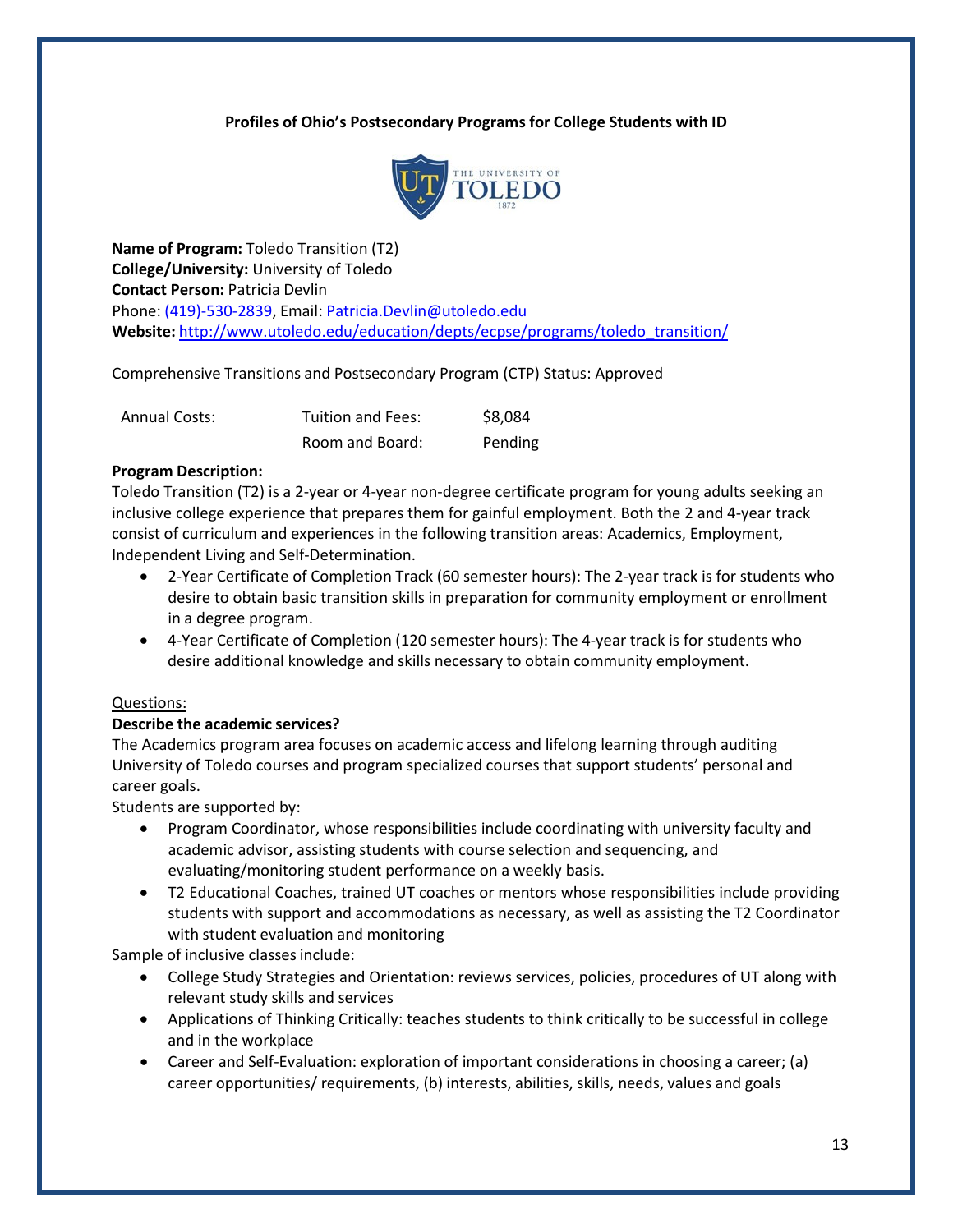Sample of specialized courses include:

- Employability: includes content in self-determination and employability skills as well as participation in various vocational assessments.
- Financial Literacy: students explore and learn skills that will support future financial independence and stability
- Personal Adjustment: introduces adult work issues such as apartment shopping, special needs and the law, and accessing health insurance and medical care

## **Describe employment experiences and outcomes?**

Beginning in the first year, T2 students engage in unpaid internships that are 15 weeks long and 7-10 hours per week. A wide variety of internships are available on both UT Main and Health Science campuses.

Some recent internship placements include:

- Ambassador at the University of Toledo Medical Center
- Office Assistant in the Undergraduate Admissions
- Assistant Clerk at the University Bookstore
- Grounds Attendant on the University of Toledo Main Campus
- Bakery Assistant at Central Production Main Campus
- Classroom Aide: UT Day Care, Main Campus

## **How are employment and supports provided?**

Students initially identify career goals and participate in job shadows their first semester. In additional semesters students are placed in unpaid internships based on career goals and interests. Students are supported by T2 Job Coaches who provide on-the-job training and supports. Students also receive support from a job placement specialist and connection with rehabilitation and DD adult service providers to obtain and sustain employment.

#### **Describe the independent living and residential services?**

The independent living area of the program focuses on activities where students learn and practice skills required to live independently, make healthy choices, and socialize successfully. The program also focuses on campus membership and support for participation in campus and community organizations, activities and events. T2 students engage in social activities on and around campus. Some examples include working out at the Rec Center, attending sports events, and participating in UT clubs and organizations.

• T2 will offer housing starting academic year 2019-2020.

## **Describe the counseling and supports that are available for your students with ID?**

Students, families, and adult service personnel (if applicable) participate in person centered planning meetings throughout participation in the program providing student guidance to specific coursework and internships.

Student Disability Services: Students in the T2 program can receive accommodations through Student Disability Services. Students must provide documentation of disability and will work with staff to determine what those accommodations will be.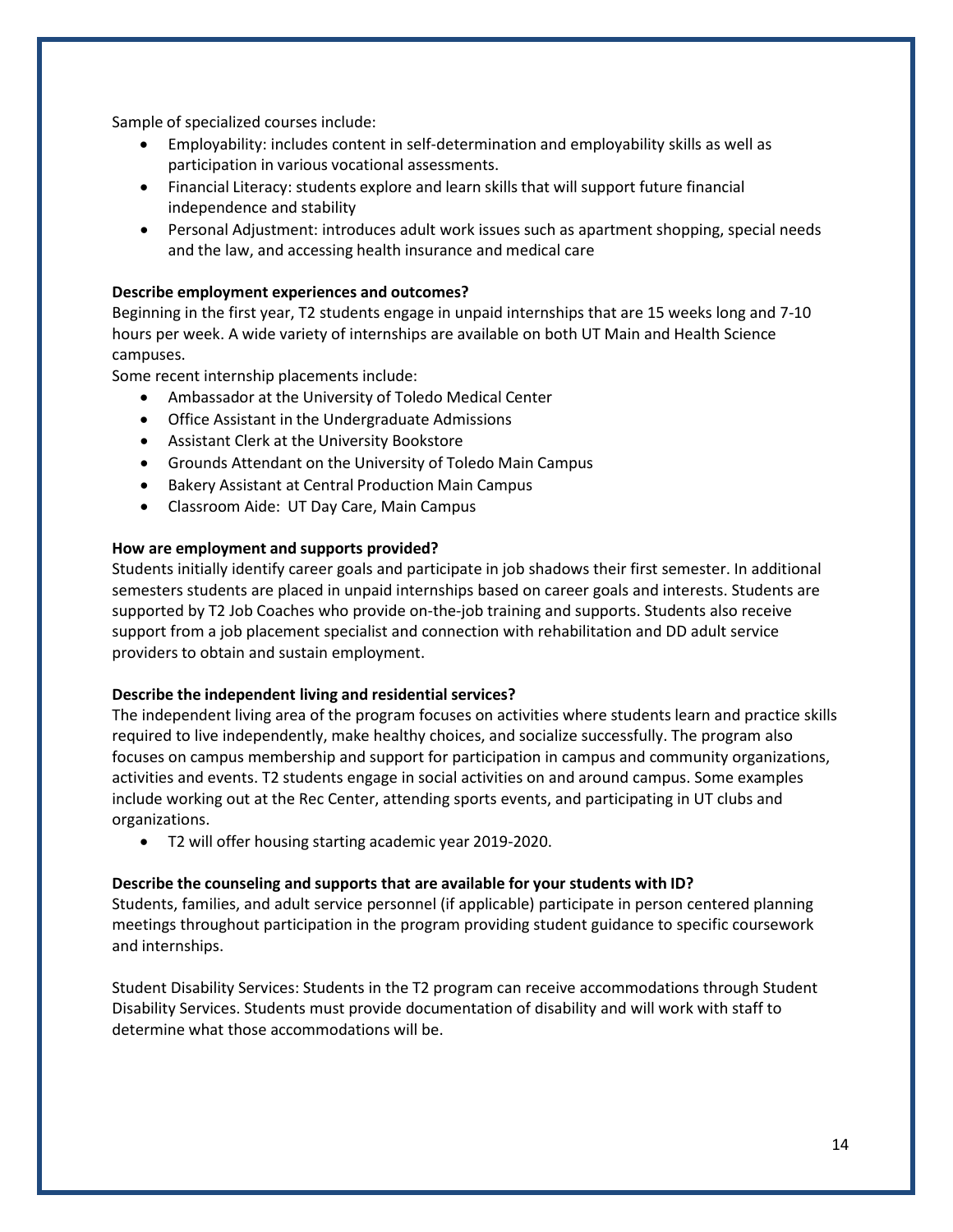

**Name of Program:** Career & Community Studies **College/University:** Kent State University **Contact Person:** Dr. Vonnie Michali **Phone:** (330) 672-0725, Email: [yhale@kent.edu](mailto:yhale@kent.edu) **Website:** [www.kent.edu/ehhs/ccs](http://www.kent.edu/ehhs/ccs)

Comprehensive Transitions and Postsecondary Program (CTP) Status: Approved

Annual Costs: Students in the CCS program pay the same tuition as all students enrolled at KSU, including in-state and out-of-state costs. The estimated costs below reflect in-state fees.

| <b>Annual Costs:</b> | Tuition and Fees: | \$14,012 |
|----------------------|-------------------|----------|
|                      | Room and Board:   | \$9,900  |

Students may choose to either live in inclusive on-campus residence halls or to commute. Should a student wish to live on-campus he/she must complete a summer independent living experience in order to prepare for dorm living in the fall. This summer experience called , "The Cruise", is a four-day and four-night mock college experience where students are evaluated on how well they demonstrate basic independent living skills in order to be successful in dorm living.

#### Independent Living Assessment \$1,600

(Includes room, breakfast, lunch, and dinner, and round the clock supervision. Students must use their own money to pay for evening social activities in order to evaluate money skills).

#### **Additional costs:**

The first year students who live in the dorm share the costs of an hourly paid Independent Living Instructor (ILI). Responsibilities of the ILI are to help the student to connect to university social clubs and organizations, attend sports events, and acclimate to the social aspects of being a college student. ILI also work with students on learning independent living skills, such as doing laundry, purchasing necessary personal items, using public transportation both on and off campus. ILIs provide support to students evenings and weekends.

#### **Program Description:**

Career and Community Studies (CCS) is college-based, transition, non-degree program to prepare students with intellectual, developmental, and cognitive disabilities for adult life and employment through academic pursuits, peer socialization, and career exploration, identification, and preparation. The program integrates inclusive classes, a typical college experience, a transition curriculum and multiple practicum and internships to assist students in achieving employment outcomes in a career of their choice. The CCS program is for students who have completed high school requirements and be between 18-26 years of age. CCS is a federally approved Comprehensive Transition Program (CTP) that allows students to apply for federal financial aid (FASFA) for Pell grants and work study only. Information can be obtained from the KSU financial aid office for Parent Plus loan opportunities.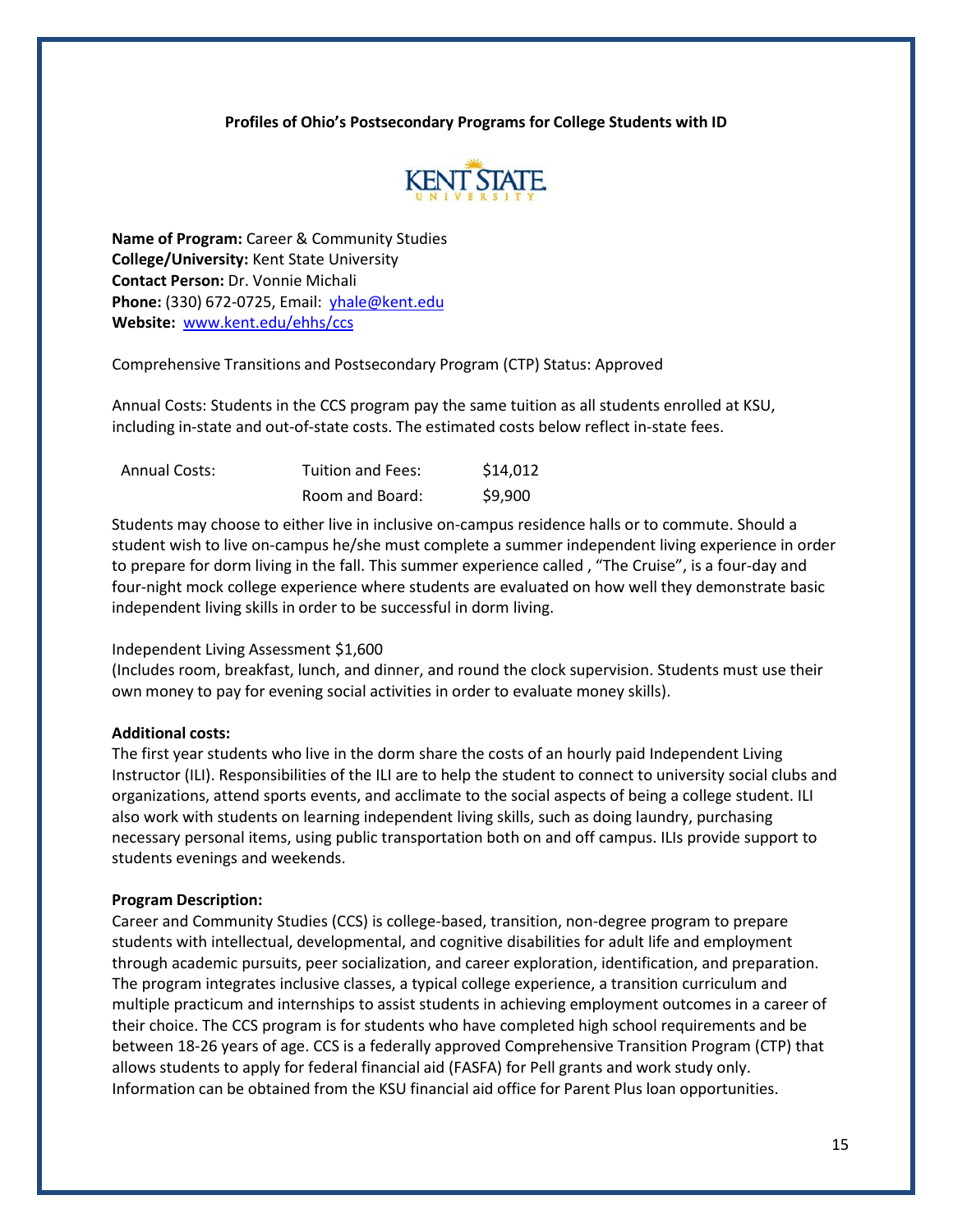## Questions:

## **Describe the academic services?**

- Students can receive accommodations through the Office of Student Accessibility Services (SAS). Examples of accommodations include extended test time, quiet room for testing, or a reader. Students meet with SAS prior to fall semester to determine what accommodations they qualify for under the American Disability Act.
- Students receive modifications through the CCS program. Any CCS course is already modified to individual student abilities. Student progress is indicated with a letter grade.
	- $\circ$  Students sitting in on KSU courses will facilitate a meeting with KSU faculty and CCS faculty to advocate for any modifications to be made to the KSU course requirements. Students are supported throughout this process. Student progress is indicated with a Satisfactory/Unsatisfactory grade.
- Students will attend Academic Support Labs where tutoring will be provided for all coursework.
	- $\circ$  Academic mentors will initially attend KSU courses with the CCS student. A fading process will occur until the CCS student can attend the course on their own, but will then return to the Academic Support Lab for further instruction and tutoring.
- Students need a minimum of 122 credits to receive a Record of Completion. There are no KSU credits, all credits are prefixed with CCS with cross-referencing with KSU classes. Students take a blend of KSU, CCS, and internship courses.
	- o All students will have a CCS Academic Advisor who is available to provide advice and assistance as they plan academic schedules. Students will also periodically meet with a KSU academic advisor to share information about their academic progress.
- CCS curriculum has been approved by the KSU Board of Directors as a comprehensive and effective curriculum. Students are required to maintain a minimum of a 2.5 GPA to remain in good academic standing.

## **Describe employment experiences and outcomes?**

- During the sophomore year, students will have a 3 credit (9 hours/week) on-campus work experience where student work skills will be evaluated. Students will continue to develop work and personal-social skills in the work environment. These work experiences may or may not be in the student's career interest.
- During the junior year, students will continue to have weekly work experiences (12 hours/week). These internships may or may not be on-campus; may or may not be paid internships; and may or may not develop into on-going employment opportunities.
- During the senior year, students will participate in internships in their career interest (3- 36 hours/week). These internships may or may not be on-campus; may or may not be paid internships; and may or may not develop into on-going employment opportunities.
- Students will experience between 1170 to 1710 hours of work practicum and internship to develop work skills and knowledge in the field of their career interests.

## **How are employment services and support provided?**

All students will have a CCS Career Advisor as they explore and prepare for their careers and work experiences. All CCS students also have access and will use KSU Career Services for things such as career assessments, researching jobs and employment opportunities, and practicing employment readiness skills.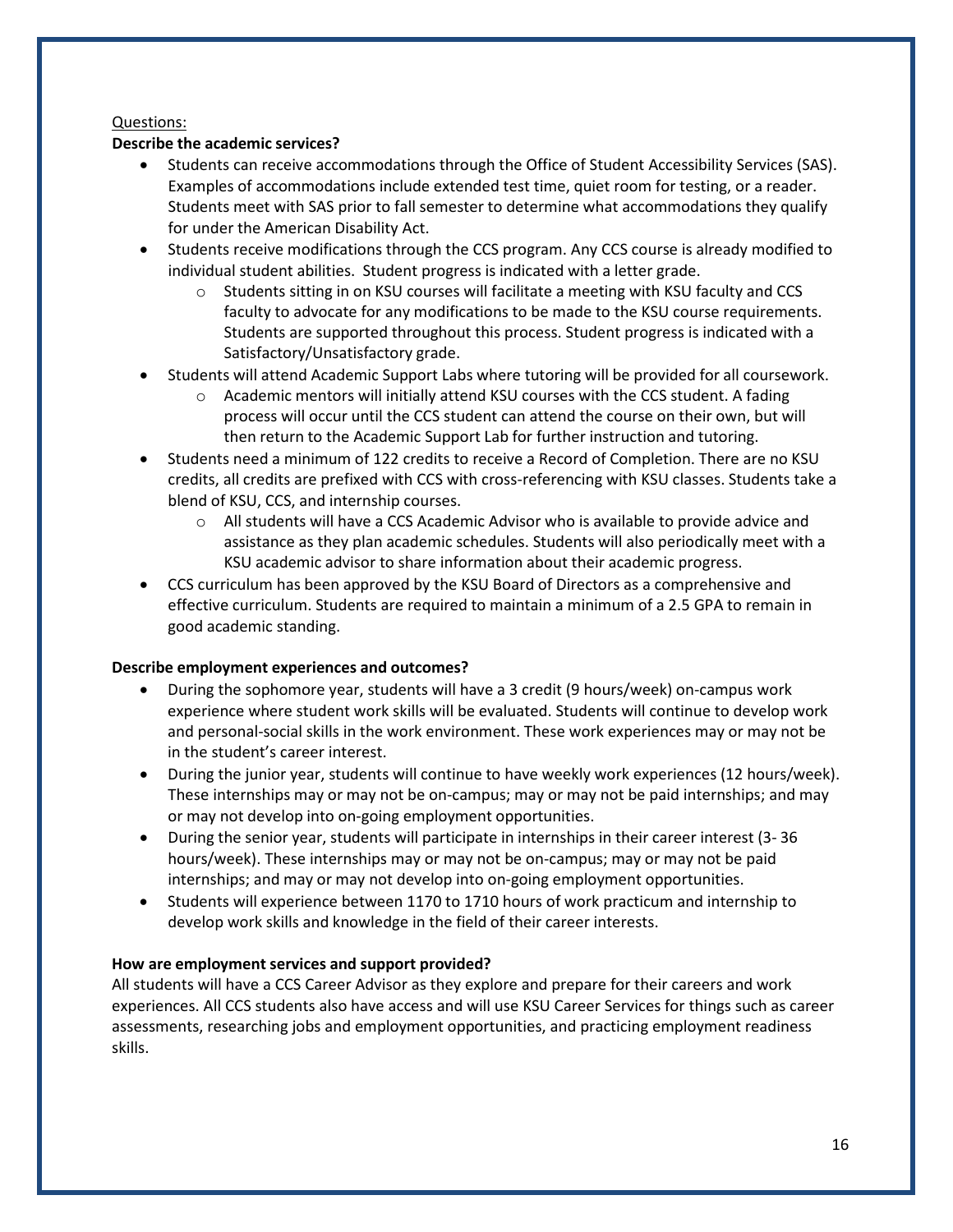## **Describe the independent living and residential services?**

Students can either commute or live in the dorm when attending Kent State. Conditions for living in the dorm follow:

- All students who wish to live in the dorm must complete a 4-day and 4-night dorm living experience in order to prepare for living on campus in the fall. This mock college experience is held in June of each year where students have a morning and afternoon class, evening social activities, opportunities to learn the campus, and to practice various apps used when courses begin. Students receive a report of how well they did and suggestions of skills they might need to practice in order to be better prepared.
- The first year a student lives in the dorm, if possible they will live with another CCS student. They will be housed in the dorm for the College of Education, Health, and Human Services (EHHS). This dorm houses education and health service majors and offers a wonderful learning environment for our students to gain additional independent and social skills. Subsequent years, students can identify a roommate of their choosing, and can pick the dorm the wish to live in. Some students have gone on to live in their own apartments off campus.
- Resident Advisors and Residential Hall Directors work closely with CCS staff and assist CCS students with any issues that may arise within the dorm setting.
- The first year that students live in the dorm, parents will share costs for an Independent Living Instructor(s) (ILI) who will guide students as they navigate campus events and activities in the evenings and on weekends. After the first year, dependent upon student ability, he/she may not need an ILI for remaining years.

## **Describe the counseling and supports that are available for your students with ID?**

Mental Health:

• CCS students are able to use mental health counseling services that are free to all KSU students, providing that the mental health needs are not beyond the scope of what is provided oncampus. Counseling Services may determine that a student requires more intensive mental health counseling, and a recommendation and/or referral will be made to an outside professional if this occurs.

General Health:

• As Kent State students, CCS students are able to use all of the services provided by the University Health Services (UHS) located on-campus. Staff at UHS includes board certified physicians, nurse practitioners, registered nurses, licensed psychologists, pharmacists, physical therapists, and radiographers. University Health Services provides non-emergent outpatient care to all eligible students, faculty, and staff, including: examination and treatment for illness and minor injuries, women's health care, laboratory, x-ray, physical therapy, pharmacy services, and health education through all departments of UHS and under the Division of Student Affairs. UHS accepts all major carriers with the exception of Medicare. Self-pay rates are available for uninsured patients. UHS has developed a unique partnership with the CCS program as they help students to expand independent living skills by teaching how to make appointments, and how to discuss personal health care needs. All KSU students are required to provide immunization records upon entrance.

Student Accessibility Services (SAS):

• Students in the CCS program can receive accommodations through the Office of SAS. Students must provide documentation of disability and will work with SAS staff to determine what those accommodations will be. Accommodations provided under Americans with Disability Act (ADA) and Rehab 504 may be different than those provided by Individuals with Disabilities Education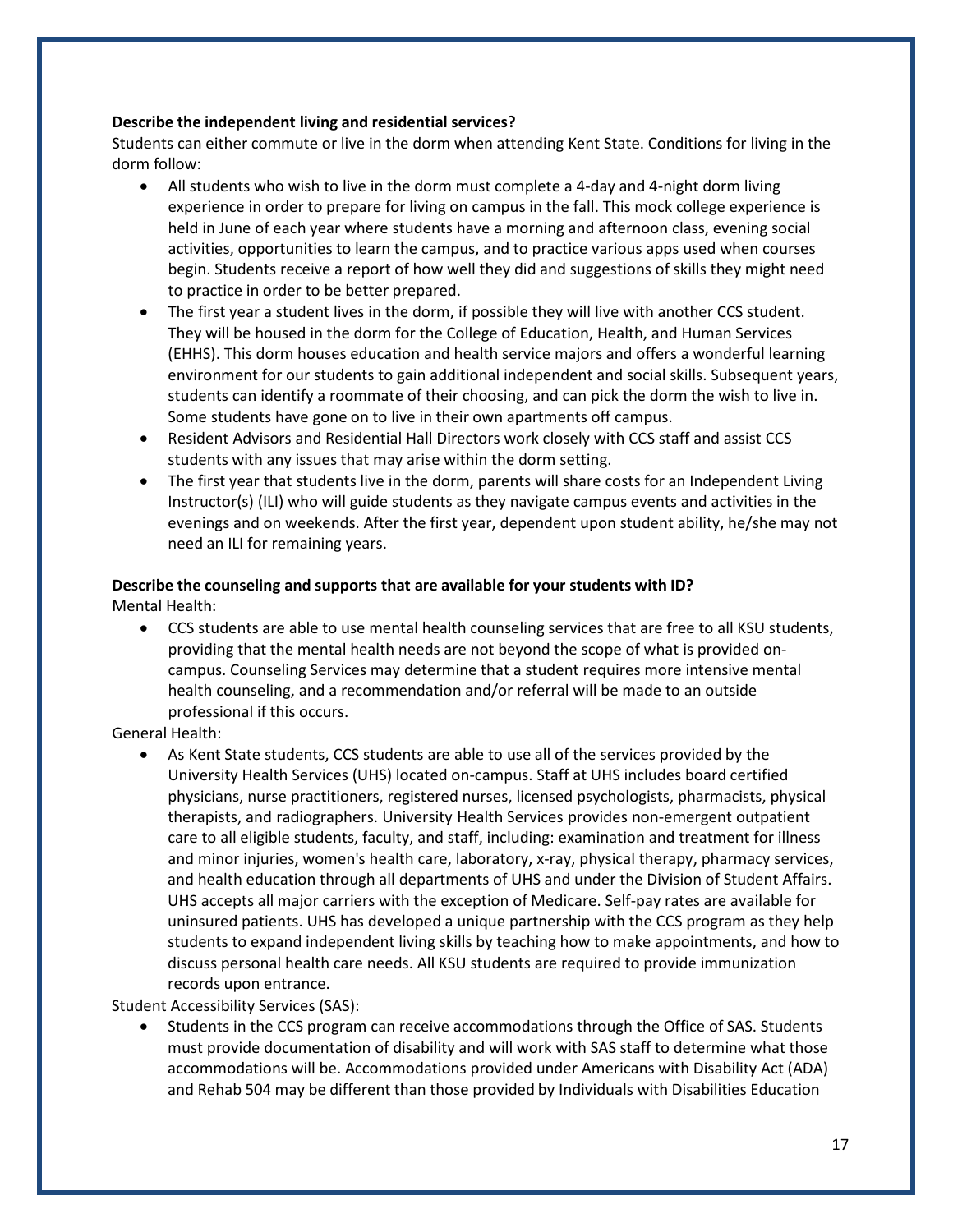Act (IDEA). ADA and Rehab 504 are the laws that adults with disabilities must follow as IDEA does not serve adults.

Other Services:

• Other services that may be available to students depending on need and demand include areas such as speech or physical therapy, or personal exercise trainers.

Financial Support:

• Career & Community Studies is recognized as a federally approved Comprehensive Transition Program (CTP). This allows eligible students to apply for financial aid – Pell grants and work study only. Students cannot apply for student loans. Small scholarships are becoming available, however endeavors to develop and expand scholarship programs for students in the CCS program continue.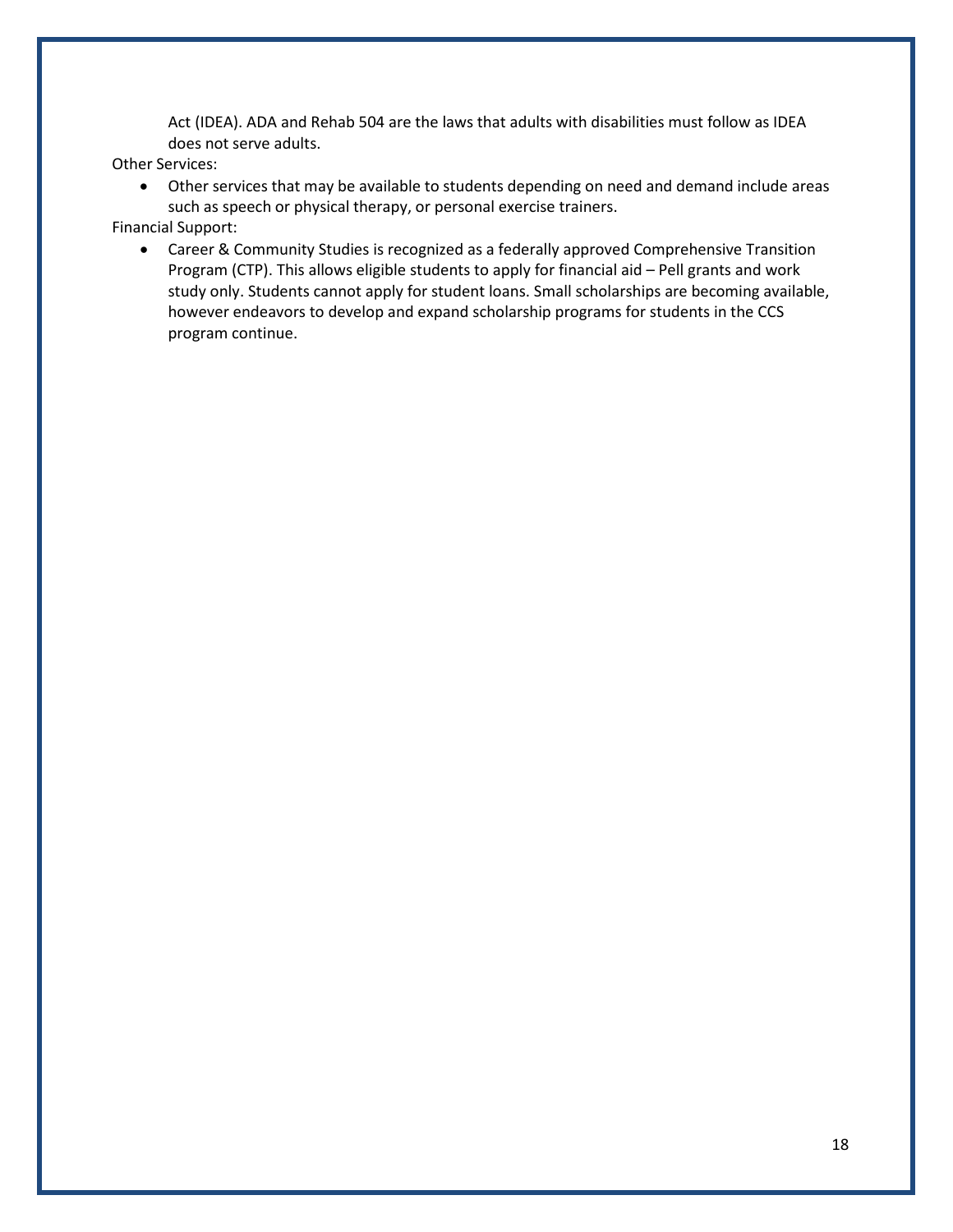

**Name of Program:** Human Services Assistant Certificate **College/University:** Columbus State Community College **Contact Person:** Mandy Mernedakis, Phone: (614)-287-5098, Email: [mmernedakis@cscc.edu](mailto:mmernedakis@cscc.edu) **Website:** <https://www.cscc.edu/academics/departments/sahs/>

Comprehensive Transitions and Postsecondary Program (CTP) Status: Approved

| <b>Annual Costs:</b> | Tuition and Fees: | Approximately \$2,300 |
|----------------------|-------------------|-----------------------|
|                      | Room and Board:   | Not Offered           |

#### **Program Description:**

The Human Services Assistant Certificate is a 16.5 credit-hour program for students who have a developmental disability and an interest in developing skills needed to assist others. Students will learn about various disabilities, needed supports, interventions and tools to be a successful worker. Students participate in two clinical practicum experiences in a variety of human services agencies. While course work is adapted to meet the needs of the students, in order to enroll in the certificate program students must have a proven ability to participate appropriately in a classroom and/or professional work setting. The curriculum provides students with the knowledge and skills necessary to work as an assistant in the Developmental Disabilities/Habilitation field.

Students with an intellectual disability that have been accepted into the Human Services Assistant Certificate program may qualify for additional services through our Comprehensive Model for Postsecondary Education and Transition Enrichment (COMPETE) Program. Students in the COMPETE program receive the opportunity to participate in non- credit groups that prepare them for career readiness. Groups encompass college success, workplace readiness, self-determination and living skills. Students meet with the program advisor throughout the program to track academic, social and career goals.

#### Questions:

#### **Describe the academic services?**

Types of classes that students enroll:

• Students take 16.5 semester credit hours of course work that prepares them to be an assistant in a human service agency. Class time is spent with other students pursuing the certificate, an Instructor and a teaching assistant. Practicum experiences are for credit classes where students are integrated into human service agencies.

How are supports provided to students in classes?

• A teaching assistant and instructor are in classes at all times. Peer mentors and natural supports are provided as available and appropriate. Needed accommodations are provided.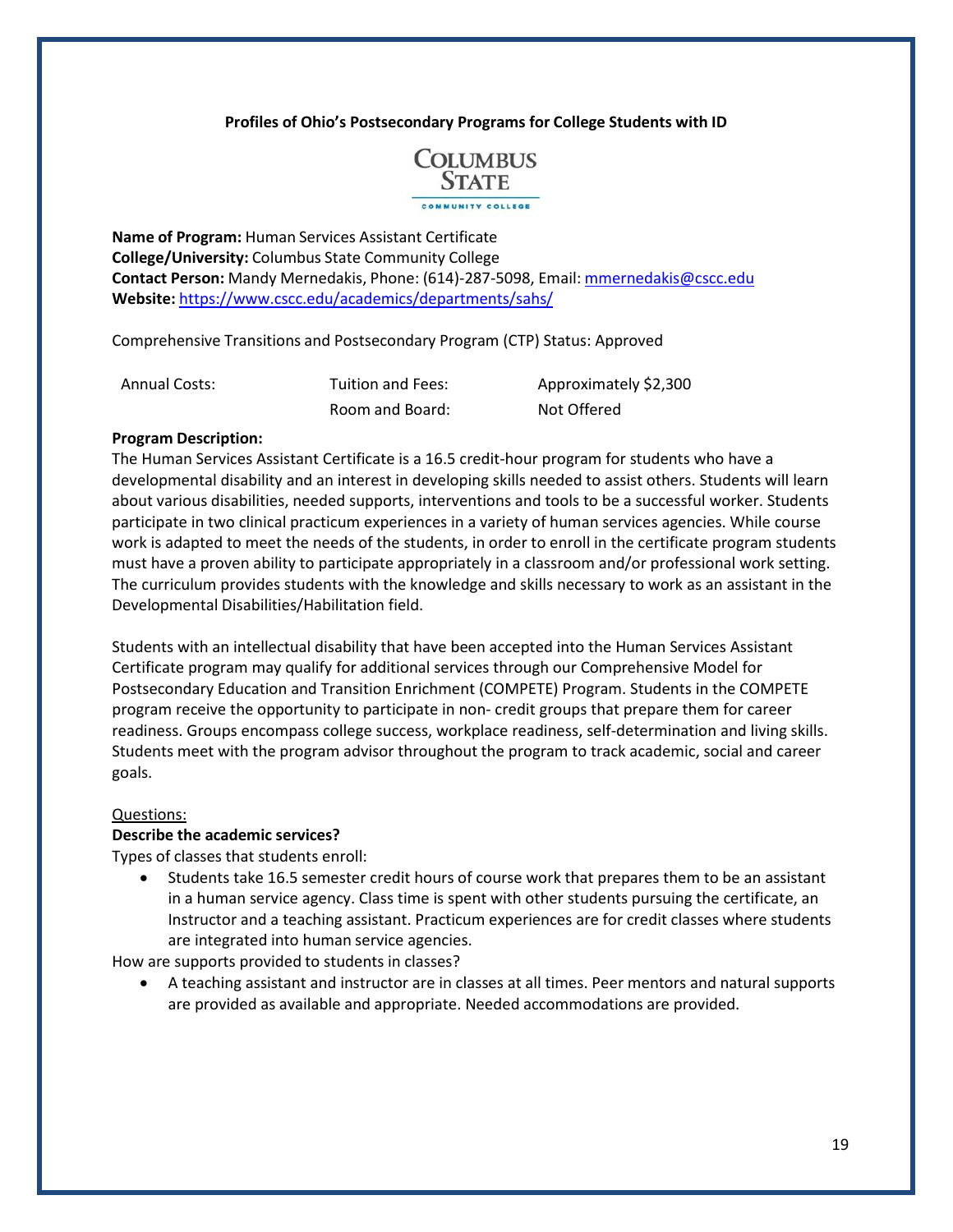#### **Describe employment experiences and outcomes?**

Students participate in two semesters of practicum. Students spend 10.5 hours per week at a human service agency autumn semester and 10.5 hours per week Spring semester. Practicum experiences range from pre-school programs, elementary and high school classes, adult day programs and day programs for seniors. Students work side by side with teachers, habilitation specialists, activity specialist, community guides, etc. learning and practicing skills that would enable them to be effective assistants. A teaching assistant is available to provide additional support when needed.

#### **How are employment supports provided?**

Employment supports may be provided through OOD, Community Employment agencies, or many students are hired at the completion of their practicums.

#### **Describe the independent living and residential services?**

This program does not provide any residential services. Students may live independently, live with family members, or supported living, etc.

## **Describe the counseling and supports that are available for your students with ID?**

COMPETE (Comprehensive Model for Postsecondary Education and Transition Enrichment) is a program specifically designed to support individuals with an Intellectual Disability (ID) who are seeking to continue academic, social and independent living instruction at Columbus State Community College (CSCC) in order to prepare for gainful employment.

Students receive additional supports by participating in group sessions encompassing student life, living skills, workplace/career readiness, and self-determination. Students regularly meet with a program advisor throughout the program to assess and track personal, social and academic goals. Students are encouraged to participate in college activities and clubs that interest them. They have access to the fitness center, library, bookstore, etc. Teaching assistants spend time in the classroom and at practicum locations supporting the students in any way needed. Students may seek assistance with academic work or supports at their practicum. Students would be referred for counseling if a need presented in this area. Students may take additional courses at CSCC if they desire and meet the pre-requisites.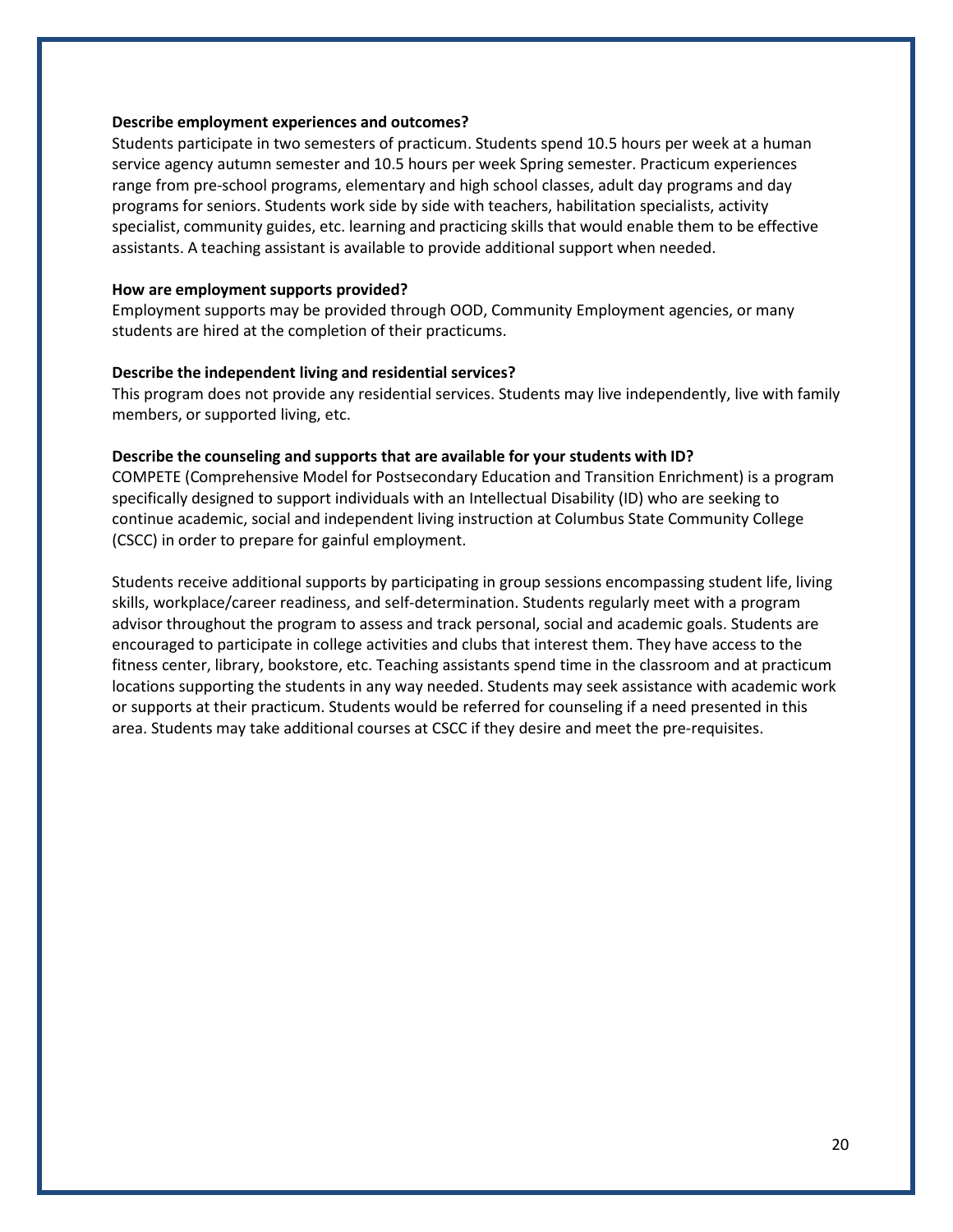

**Name of Program:** Early Childhood Aide Certificate **College/University:** Columbus State Community College **Contact Person:** Mandy Mernedakis, Phone: (614) 287-5098, Email: [mmernedakis@cscc.edu](mailto:mmernedakis@cscc.edu) **Website:** <https://www.cscc.edu/academics/departments/early-childhood-development/>

Comprehensive Transitions and Postsecondary Program (CTP) Status: Approved

Annual Costs: Tuition and Fees: Approximately \$2,600 Room and Board: Not Offered

#### **Program Description:**

The Early Childhood Aide Certificate is an 18 credit hour program for students that have a developmental disability and an interest in developing skills needed to assist children in an early childhood program. Students will take classes and participate in practicums that will teach them the skills needed to assist in Early Childhood Programs. While course work is adapted to meet the needs of the students, in order to enroll in the certificate program students must have a proven ability to participate appropriately in a classroom and/or professional work setting. Upon the successful completion of the program, students will be eligible for a position as an Early Childhood Aide at a local Head Start program or Early Child Care Agency.

Students with an intellectual disability that have been accepted into the Early Childhood Aide Certificate program may qualify for additional services through our Comprehensive Model for Postsecondary Education and Transition Enrichment (COMPETE) Program. Students in the COMPETE program receive the opportunity to participate in non- credit groups that prepare them for career readiness. Groups encompass college success, workplace readiness, self-determination and living skills. Students meet with the program advisor throughout the program to track academic, social and career goals.

#### Questions:

#### **Describe the academic services?**

Types of classes that students enroll:

• Students take 18 semester credit hours of course work that prepares them to be an aide in an early childhood center. Class time is spent with other students pursuing the certificate, an Instructor and a teaching assistant. Practicum experiences are for credit courses where students are integrated into early childhood settings in the community.

How are supports provided to students in classes?

• A teaching assistant and instructor are in classes at all times. Peer mentors and natural supports are provided when available and appropriate. Needed accommodations are provided.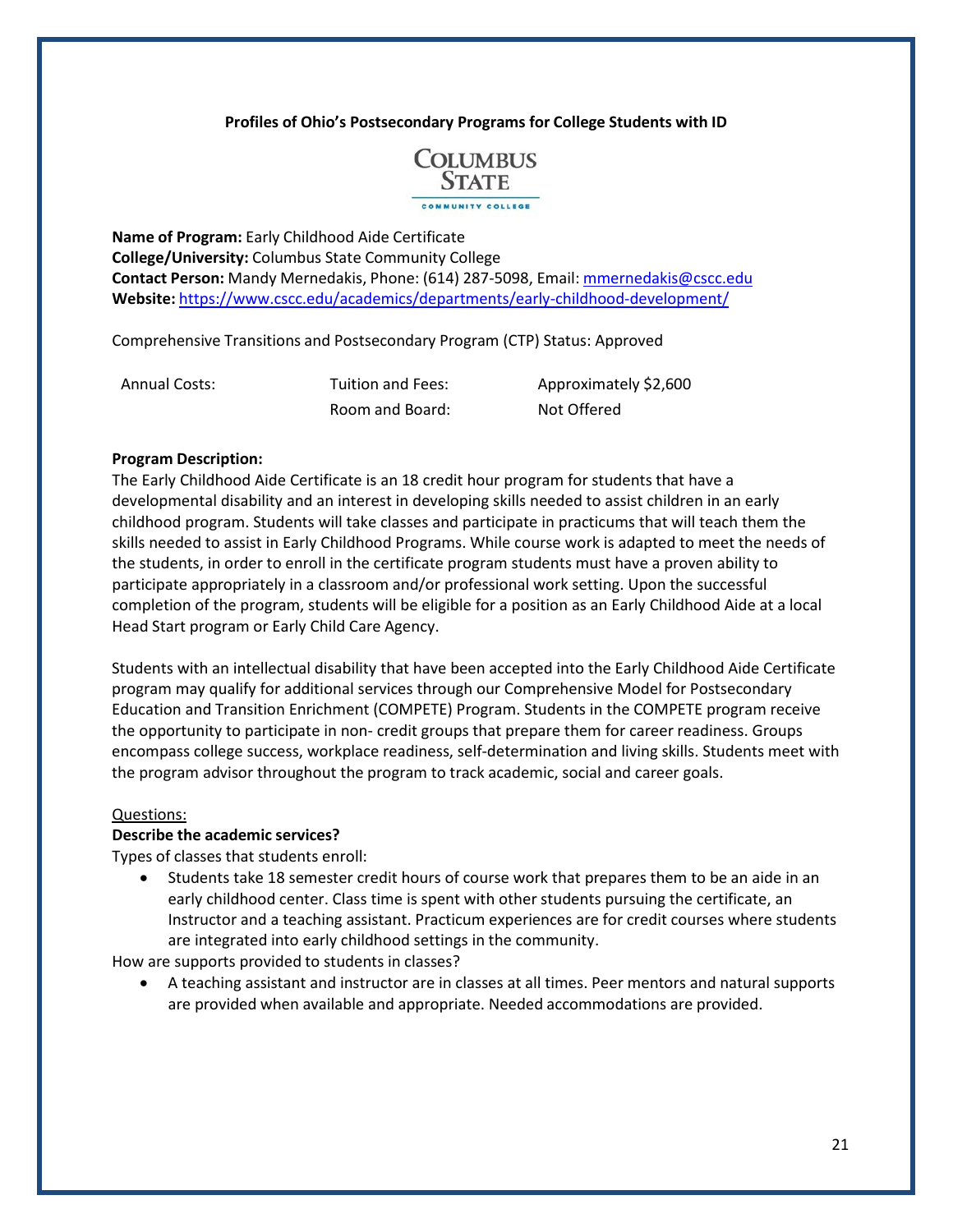#### **Describe employment experiences and outcomes?**

Students participate in two semesters of practicum. Students spend up to 14 hours per week at an early childhood education center both autumn and spring semesters. Students work side by side with early childhood teachers learning and practicing skills that would enable them to be effective aides.

#### **How are employment supports provided?**

Employment supports may be provided through OOD, Community Employment agencies, or many students are hired at the completion of their practicums.

#### **Describe the independent living and residential services?**

This program does not provide any residential services. Students may live independently, live with family members, or supported living, etc.

#### **Describe the counseling and supports that are available for your students with ID?**

COMPETE (Comprehensive Model for Postsecondary Education and Transition Enrichment) is a program specifically designed to support individuals with an Intellectual Disability (ID) who are seeking to continue academic, social and independent living instruction at Columbus State Community College (CSCC) in order to prepare for gainful employment.

Students receive additional supports by participating in group sessions encompassing student life, living skills, workplace/career readiness, and self-determination. Students regularly meet with a program advisor throughout the program to assess and track personal, social and academic goals. Students are encouraged to participate in college activities and clubs that interest them. They have access to the fitness center, library, bookstore, etc. Teaching assistants spend time in the classroom and at practicum locations supporting the students in any way needed. Students may seek assistance with academic work or supports at their practicum. Students would be referred for counseling if a need presented in this area.

Students may take additional courses at Columbus State Community College if they desire and meet the pre-requisites.